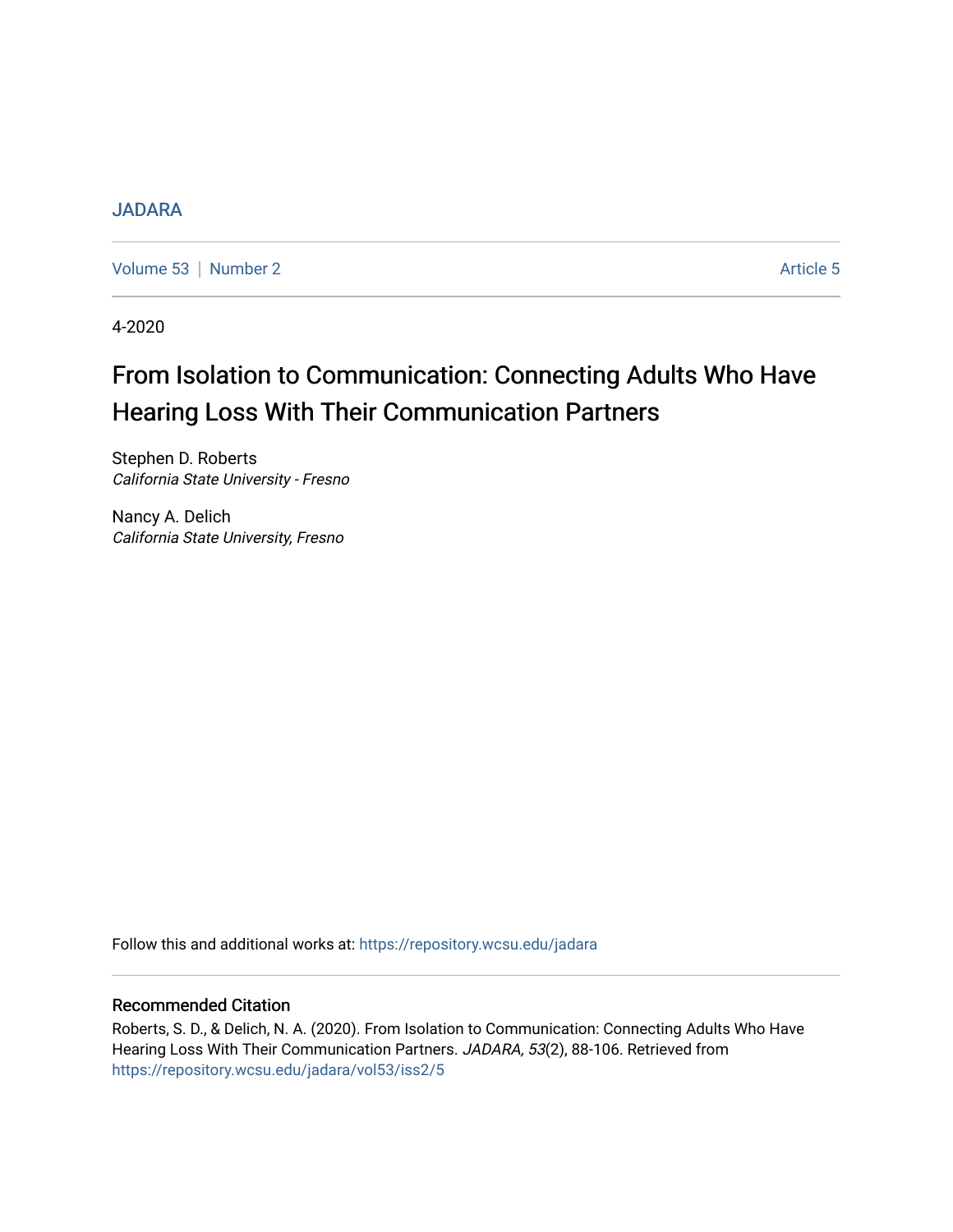# **From Isolation to Communication: Connecting Adults Who Have Hearing Loss With Their Communication Partners**

#### **Abstract**

As Baby Boomers enter the late adulthood stage of life, hearing loss continues to be one of the most prevalent, chronic, and isolating conditions facing older adults today. Research has focused on the negative consequences of hearing loss on the health and the person's well-being, but it is equally important to recognize that hearing loss also leads to communication loss. The resulting social isolation and the collateral effects of hearing loss on the communication partner are the focus of this mixed-method study that explored the hearing loss-related quality of life for both parties. Five overarching themes emerged from the analysis, presenting salient features of the hearing loss-related quality of life for both participants. Moreover, self-reported assessments revealed that communication partners significantly underrated their spouses' social/situational effects of hearing loss compared to their spouses' ratings. The findings showed how the participants' quality of life had been shaped by the challenges of communication as exacerbated by hearing loss. The participants remarked that the interview process served to increase their awareness of needed communication strategies to reduce social, emotional, psychological, and communication isolation, and improve quality of life for both parties.

## **Introduction**

The capacity to connect with others, share thoughts and ideas, participate in activities, and attend to one's surroundings is essential to an older adult's overall well-being. When such capabilities are impacted by age-related hearing loss, the potential to communicate and participate in social activities becomes limited (Dalton, Cruicshanks, Klein, Wiley, & Nondahl, 2003). Moreover, negative social and emotional consequences associated with hearing loss may include social isolation and depression (Dawes et al., 2015; Gates & Mills, 2005; Heffernan, Coulson, Henshaw, Barry, & Ferguson, 2016), poor social functioning (Weinstein & Ventry, 1982), diminished psychological well-being (Dye & Peak, 1983), cognitive decline, dementia, anxiety, and depression (Dawes et al., 2015; Lin et al., 2011), low self-esteem (Gates & Mills, 2005; Harless & McConnell, 1982), and reduced quality of life (Dalton et al., 2003; Mulrow et al., 1990a; Mulrow et al., 1990b). Mick, Kawachi, and Lin (2014) noted that older adults with hearing loss who experience social isolation may die at younger ages than socially isolated adults without hearing loss. Dewane (2010) described this hearing loss condition as resulting in "psychological solitary confinement" (p. 18). Kramer, Kapteyn, Kuik, and Deeg (2002) examined the association of hearing loss and chronic disease with psychosocial status in older adults. Their findings revealed that older adults with hearing loss were found to have more depressive symptoms, lower self-efficacy, feelings of loneliness, and a smaller social network compared to peers without hearing loss. Yet, many older adults deny their hearing loss as well as the isolating impact it exerts on their quality of life. Acceptance of hearing loss, when viewed as a natural part of the aging process, can be an obstacle to seeking appropriate evaluation and treatment (Schulz et al., 2016).

The denial of hearing loss is often attributed to stigma (Davis et al., 2016; Wallhagen, 2009) and ageism (Wallhagen, 2009). Davis et al. (2016) described the process of age-related hearing loss,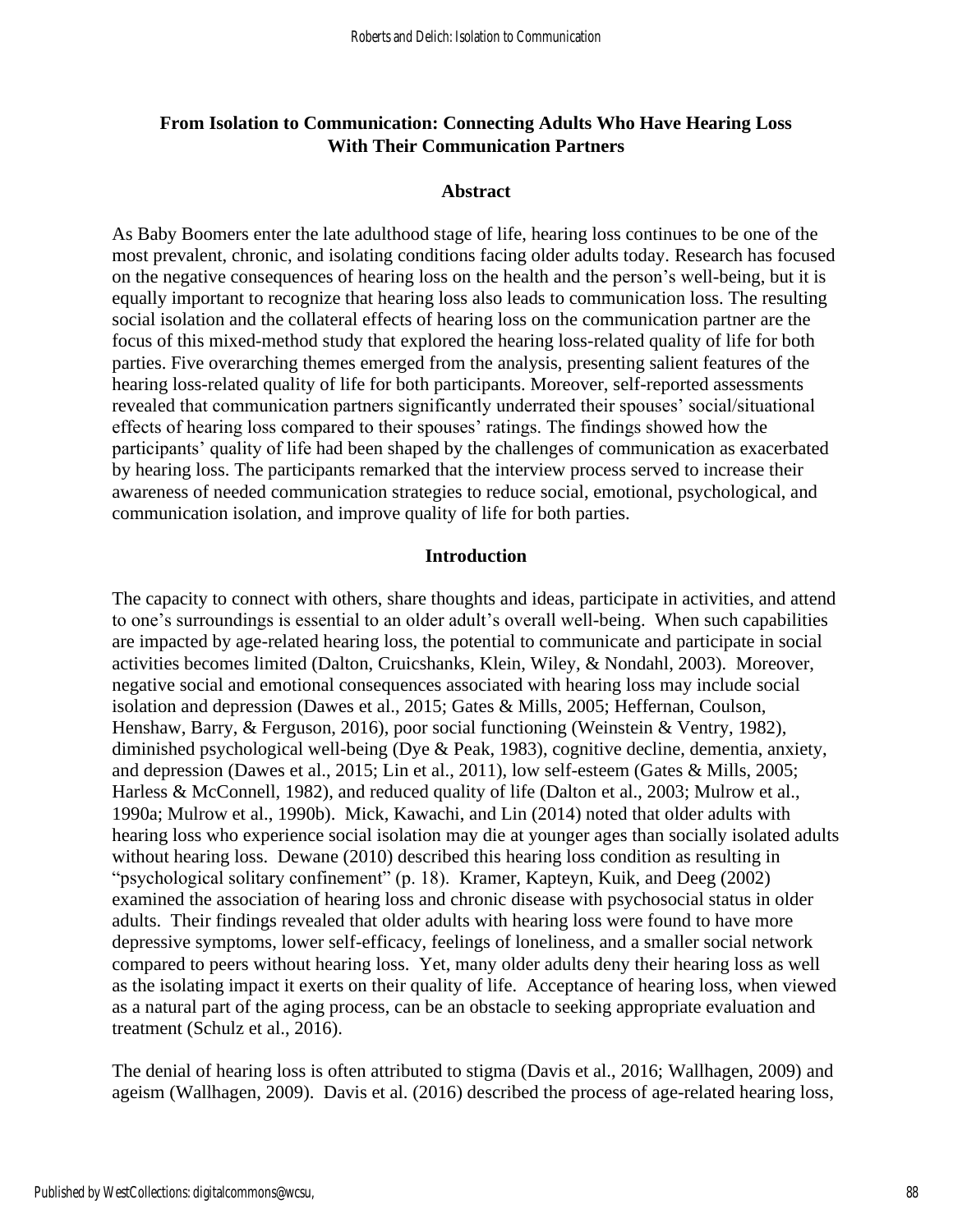referred to as presbycusis, as gradual and subtle. Presbycusis affects the detection of highfrequency sounds with persons experiencing difficulty understanding conversational speech in noisy environments, but not in quiet situations. Consequently, delays in recognizing and seeking professional help for hearing difficulties are common. Although presbycusis has no known cure, technologies such as hearing aids, cochlear implants, and hearing assistive devices improve hearing threshold levels (Davis et al., 2016). Davis and associates further emphasized that health care for persons with hearing loss (PHL) and their communication partners (CP) requires education and counseling, behavioral change, and environmental modifications. Frequently viewed as an invisible condition, the consequence of hearing loss on communication and interaction with family members, healthcare practitioners, and members of the helping professions often goes unrecognized.

Few content-valid data collection instruments exist for gathering information from PHLs and CPs regarding perspectives of their own and each other's hearing loss-related quality of life (HLQoL). HLQoL scales exist for assessment of the person with hearing loss (Tye-Murray, 2015); however, few hearing-related questionnaires have undergone thorough content evaluations (Smith, Pichora-Fuller, Watts, & La More, 2011). Utilizing an interprofessional practice approach, Delich and Roberts (2019) developed the Interview Questionnaire for Persons with Hearing Loss and Their Communication Partners, a 40-item content-valid instrument designed to gather information regarding the communication needs, communication management skills, and HLQoL for both PHLs and their CPs. The questionnaire is organized to explore four domains: (a) PHL's experience of his/her own HLQoL, (b) CP's experience of his/her own HLQoL, (c) PHL's experience of CP's HLQoL, and (d) CP's experience of PHL's HLQoL. A panel of 15 experts evaluated the items on the questionnaire for content relevance and content clarity. Experts were certified/licensed clinicians, researchers and university professors in the fields of audiology, deaf education, rehabilitation counseling, social work, and speech-language pathology with a deep understanding of hearing loss within their particular disciplines. The overall scale for content relevance of the 40-item questionnaire was .99; whereas, the content clarity was .85. These results suggested a high content validity for the instrument. Delich and Roberts recommended that this questionnaire be used in future studies to collect information regarding the HLQoL experiences for both PHLs and their CPs.

Consequently, the aim of this study was to explore the lived experiences of PHLs and their CPs in relation to their HLQoL using the Interview Questionnaire for Persons with Hearing Loss and Their Communication Partners*.* Qualitative data were collected through semi-structured interviews with both PHLs and CPs to understand their HLQoL experience. In addition, quantitative data were collected with PHLs completing self-reported assessment measures to evaluate their own HLQoL. CPs completed self-reported assessment proxy measures to evaluate the HLQoL of the PHL as perceived by the CP. The research question was: "What is the lived experience of PHLs and their CPs in relation to their HLQoL?"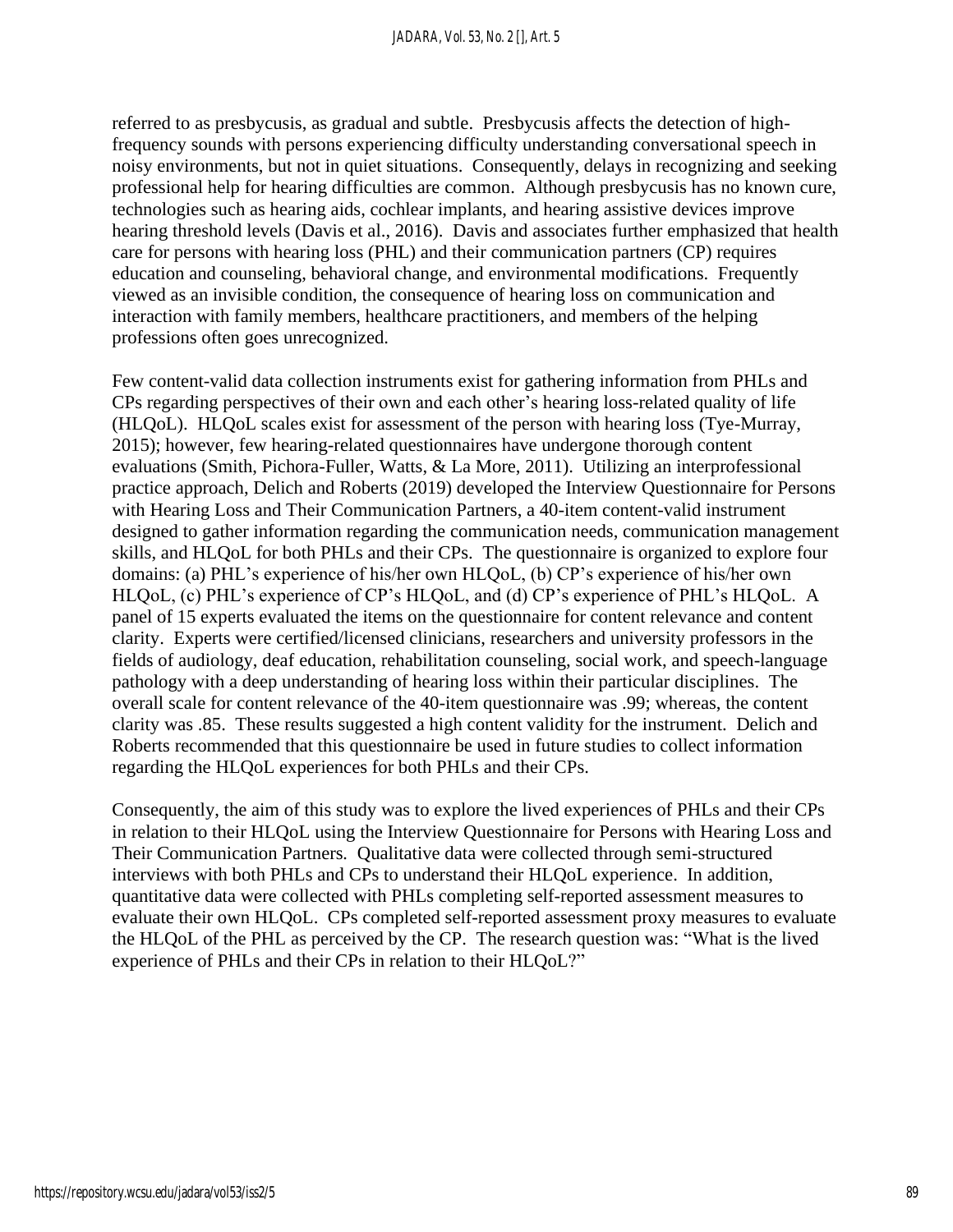#### **Methods**

# **Participants**

Institutional Review Board approval was obtained by the California State University, Fresno Department of Communicative Sciences and Deaf Studies prior to initiation of the study protocol. Purposive sampling was used to select participants for this study, and participants with hearing loss were recruited through flyers and electronic communications at the university as well as clinics in the community. Hearing aid users between the ages of 55 and 85 years with at least three months of experience were invited to participate in the study. Inclusion criteria for PHL participants consisted of the following: (a) acquired hearing loss during adulthood, (b) an audiological evaluation within the past year, (c) scores within the normal range ( $> 24$  points) on the Mini-Mental Status Examination 2 (MMSE 2; Folstein, Folstein, & McHugh, 1975), (d) corrected binocular visual acuity of at least 20/40 (Hardick, Oyer, & Irion, 1970), and (e) involvement of a CP with whom the participant regularly communicated and who was willing to participate in the study. Inclusion criteria for CP participants included: (a) spouses and caregivers who interacted with the PHL on a regular basis, (b) no known hearing loss, (c) scores within the normal range on the MMSE 2; (d) corrected binocular visual acuity of at least 20/40, and (e) no known psychiatric history. Volunteers were screened for these predetermined inclusion criteria prior to study enrollment.

### **Data Collection**

A convergent parallel mixed-method design was utilized where quantitative and qualitative data were collected concurrently, analyzed separately, and merged in a final interpretation (Creswell & Plano Clark, [2011\)](https://onlinelibrary-wiley-com.hmlproxy.lib.csufresno.edu/doi/full/10.1111/jan.13216#jan13216-bib-0010). Quantitative and qualitative data were collected over a two-month period.

**Quantitative assessments.** Prior to interviews with each couple, the PHL participants completed the Hearing Handicap Inventory for the Elderly (HHIE; Ventry & Weinstein, 1982) and the CP participants completed a version of the Hearing Handicap Inventory for the Elderly - Spouse (HHIE-SP; Newman & Weinstein, 1986, 1988). Completion of these self-assessment measures ranged between 15-20 minutes.

*HLQoL assessment for persons with hearing loss.* Self-report assessment instruments can help professionals understand the impact that hearing loss has on their clients' perception of HLQoL. The HHIE is an assessment instrument used to measure HLQoL in older adults (Ventry & Weinstein, 1982). This measure is a 25-item questionnaire developed for adults, aged 65 years or older, and has two subscales: a 13-item subscale regarding the emotional adjustments to hearing loss and a 12-item subscale concerning the social and situational effects associated with hearing loss. Participants are asked to indicate the extent to which they agree with a question about their perceived hearing handicap, with each response assigned a score (yes  $=$  4, sometimes  $= 2$ , no  $= 0$ ). The sum of a client's scores indicates the degree of participation restriction experienced, with higher scores indicating more hearing handicap  $(0-16 =$  no self-perceived handicap,  $18-42$  = mild-to-moderate perceived handicap,  $44-100$  = significant perceived handicap). Thus, a score of 18 or greater is indicative of a perceived impairment in HLQoL (Ventry & Weinstein, 1982).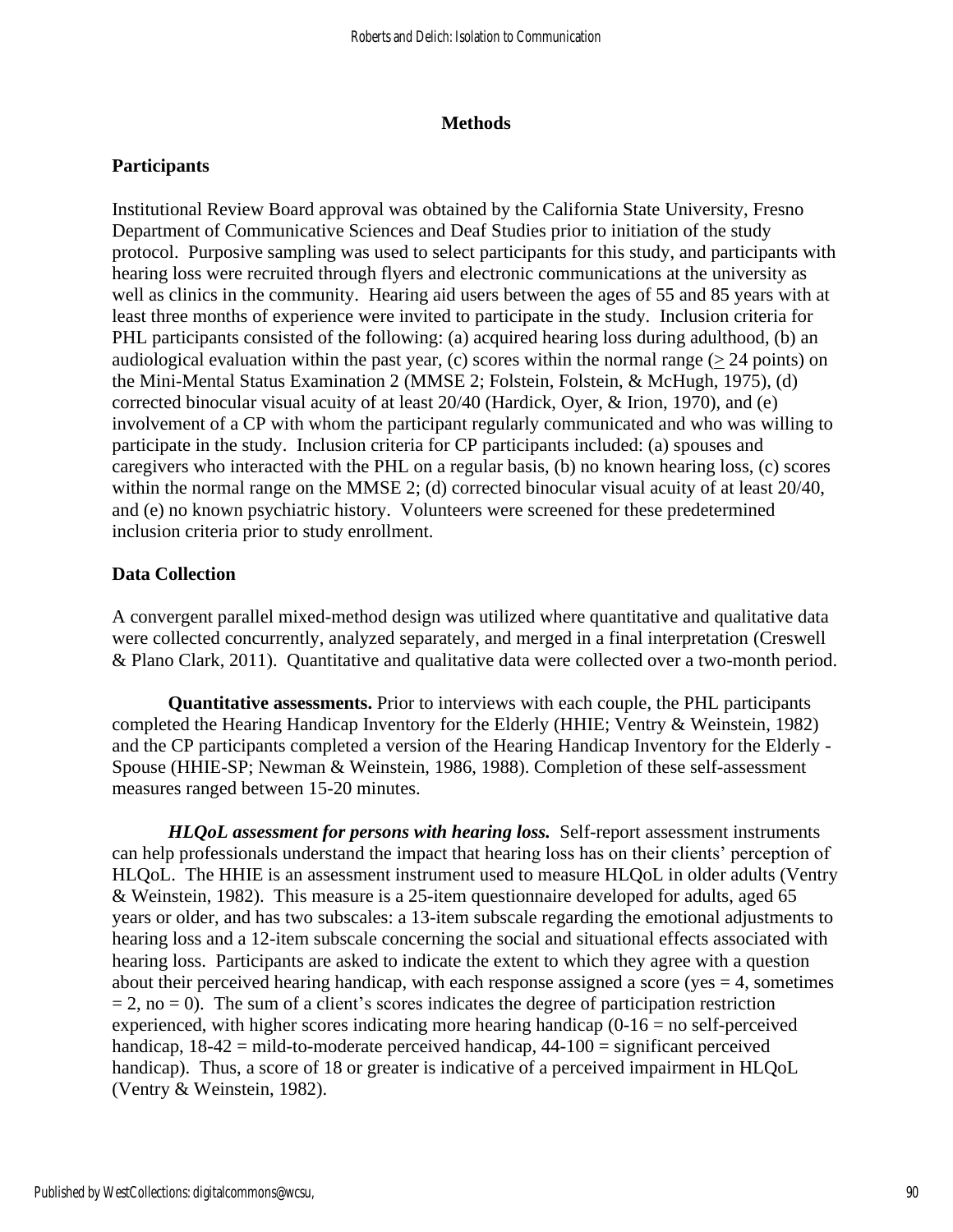*HLQoL assessment for communication partners.* Self-report assessment tools have been developed to provide insight into the impact of hearing loss from the perspective of CPs as established through proxy estimations. The HHIE-SP does not measure the HLQoL for the CP. Instead, a 25-item self-assessment HHIE-SP questionnaire was used to measures the CP's understanding of their partner's hearing-loss related participation restrictions and activity limitations encountered as a result of living with a hearing loss (Newman & Weinstein, 1988). /This version is nearly identical to the HHIE except for the word "your spouse" being substituted for "you." The HHIE-SP is scored on a three-point ordinal scale (yes  $= 4$ , sometimes  $= 2$ , no  $=$ 0) in the same way as the HHIE with higher scores indicating more hearing handicap  $(0-16 = no$ self-perceived handicap,  $18-42 =$  mild-to-moderate perceived handicap,  $44-100 =$  significant perceived handicap). The same scoring and interpretation guidelines for the HHIE apply to the HHIE-SP (Newman & Weinstein, 1986, 1988).

**Qualitative assessment.** Semi-structured interviews took place with each couple together, focusing on the meanings, experiences, and views of the PHL and the CP within the context of their relationship. The aim of the research directed the topics used within the interview protocol. Open-ended items defined the area to be explored, with flexibility to allow for discussion of unexpected issues as they emerged during the interview process. Participants were encouraged to speak openly about their HLQoL experiences. Each interview was videorecorded and lasted approximately two hours. The interview protocol was based on established methods (Creswell, 2014), and included instructions for video set-up, opening statements, key elements to address, probes, and follow-up dialogue.

The Interview Questionnaire for Persons with Hearing Loss and Their Communication Partners consisted of a 40-item content-valid interview questionnaire that was used to investigate the experience of HLQoL challenges in four domains (Delich & Roberts, in press). First was the PHL's experience of their own HLQoL including their communication needs, communication management skills, and relationship with their CP. Second was the CP's experience of their own HLQoL including their communication needs, communication management skills, and relationship with the PHL. Third was the PHL's experience of the CP's HLQoL including their communication needs, communication management skills, and relationship with their CP. Fourth was the CP's experience of the PHL's HLQoL including their communication needs, communication management skills, and relationship. The interviews were conducted jointly by the researchers.

# **Data Analysis**

**Quantitative analysis.** Using SPSS Statistics software, the data were analyzed using standard statistical procedures (Howell, 2002; Tabachnick & Fidell, 2012). An independent samples t-test was utilized to evaluate mean differences between PHLs and CPs using the HHIE and HHIE–SP Proxy self-report assessment questionnaires respectively.

**Qualitative content analysis.** All interviews were transcribed verbatim. The transcripts were checked against the original video recordings for accuracy. Transcriptions were then given a line-by-line analysis by noting relevant units of meaning and creating free codes independently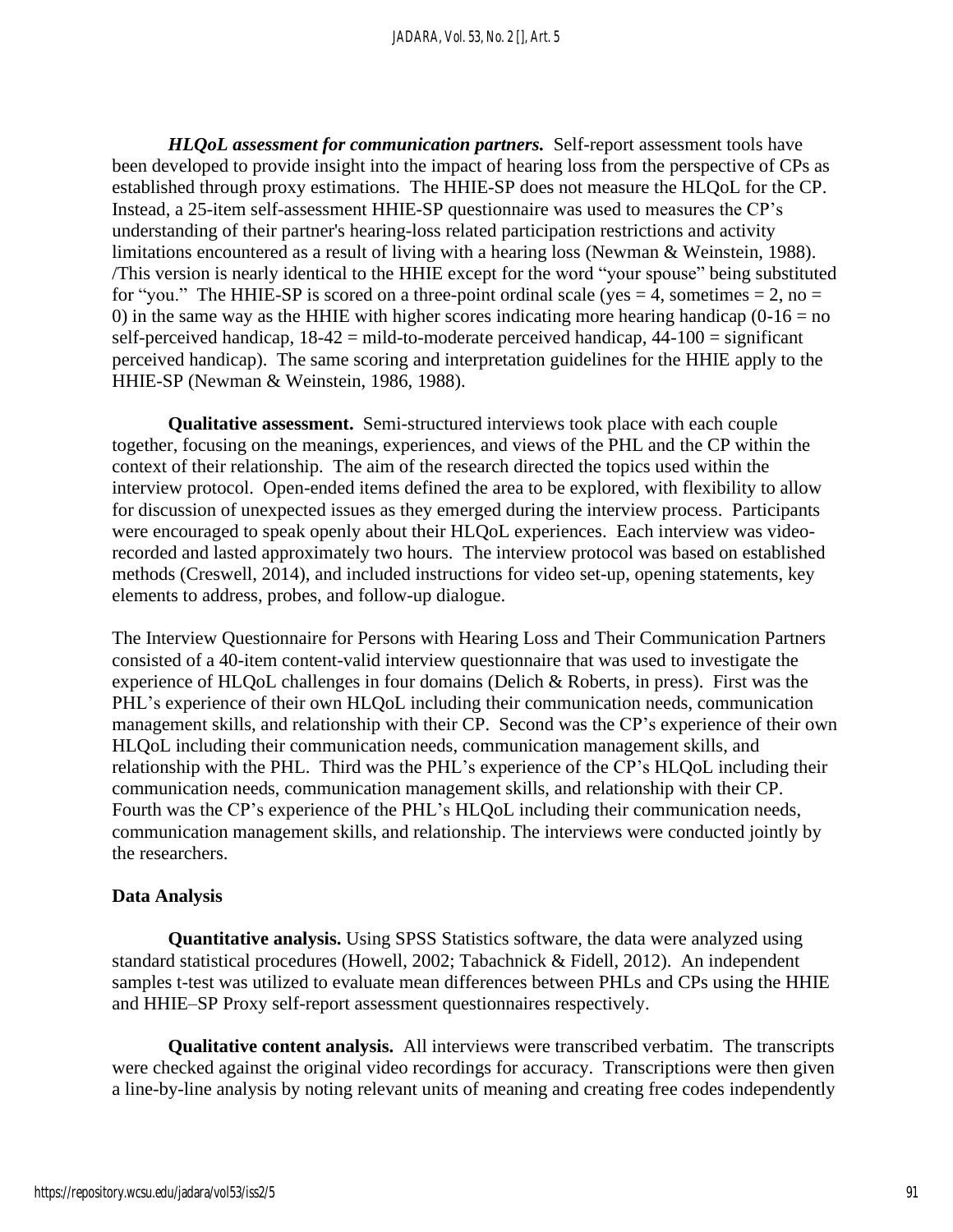by both researchers. These lines were summarized in marginal text boxes using an open coding method. The free codes were then grouped into coherent themes. Responses were transferred to index cards to further examine information and create broader, intermediate codes. The index cards were rearranged using a selective coding method. The data were then organized and labeled into categories using descriptive terms based on the actual language from the participants. After grouping into appropriate categories, another analysis was performed. As needed, the recoding of data occurred based on the emergence of new categories. Once the categories were identified, they were integrated across participants to generate a list of overarching themes that captured the participants' shared experiences. The final level of analysis involved the examination of relationships and interactions amongst the overarching themes. Minor differences in the researchers' perspectives were resolved by mutual agreement.

**Mixed-method analysis.** Quantitative results were compared with the overarching themes derived from the qualitative data. An analysis and interpretation of the findings were made to determine if the results were comparable and convergent, and if the data expanded the understanding of the research question.

### **Results**

Four couples (four PHLs and their CPs) participated in this study. Education, race, and income were not controlled. Table 1 provides the demographic, audiologic, and cognitive characteristics of the PHLs. As shown, all four PHLs were male, White, between 65 to 81 years old, retired from the work force with a minimal college education of a bachelor's degree, and had a bilateral sensorineural hearing loss, and wore binaural postauricular hearing aids. All four PHLs scored within the normal range  $(> 24)$  on the MMSE 2, suggesting normal cognitive function.

| Variable           | PHL1                            | PHL <sub>2</sub>     | PHL <sub>3</sub>                                       | PHL <sub>4</sub>                |  |
|--------------------|---------------------------------|----------------------|--------------------------------------------------------|---------------------------------|--|
| Age (years/months) | 75.07                           | 65.10                | 81.10                                                  | 81.0                            |  |
| Gender             | Male                            | Male                 | Male                                                   | Male                            |  |
| Ethnicity          | White                           | White                | White                                                  | White                           |  |
| Education          | Master's<br>degree              | Bachelor's<br>degree | Bachelor's<br>degree                                   | Master's<br>degree              |  |
| Professional       | Retired school<br>administrator | administrator        | Retired biologist/ Retired university<br>administrator | Retired school<br>administrator |  |
| <b>MMSE</b>        | 25                              | 30                   | 30                                                     | 28                              |  |

*Demographic, Audiologic and Cognitive Characteristics of Persons with Hearing Loss* 

PTA (dB HL)

Table 1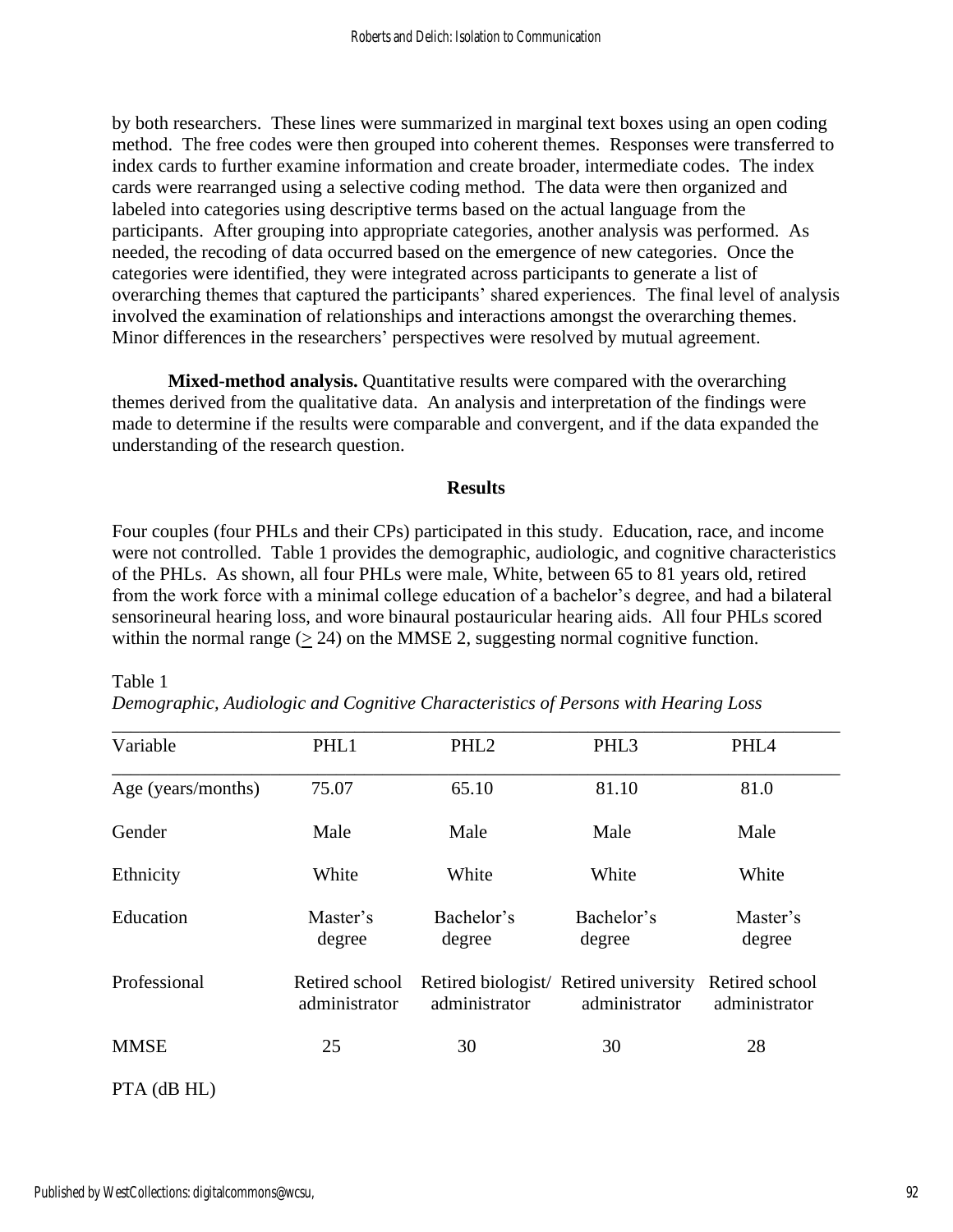| Right ear            | 32 dB                               | 51 dB                               | 23 dB                               | 42 dB                               |
|----------------------|-------------------------------------|-------------------------------------|-------------------------------------|-------------------------------------|
| Left ear             | 37 dB                               | 18dB                                | 23 dB                               | 40 dB                               |
| Speech in quiet      |                                     |                                     |                                     |                                     |
| Right ear            | 90%                                 | 84%                                 | 80%                                 | 92%                                 |
| Left ear             | 96%                                 | 92%                                 | 84%                                 | 92%                                 |
| Type of hearing loss | <b>Bilateral</b><br>Sensorineural   | <b>Bilateral</b><br>sensorineural   | <b>Bilateral</b><br>sensorineural   | <b>Bilateral</b><br>sensorineural   |
| Amplification        | <b>Binaural BTE</b><br>hearing aids | <b>Binaural BTE</b><br>hearing aids | <b>Binaural BTE</b><br>hearing aids | <b>Binaural BTE</b><br>hearing aids |

Table 2 provides the demographic and cognitive characteristics of the CPs. The CPs for all four couples were spouses of the PHLs enrolled in this study. As illustrated, two CPs were White, one was Asian/Pacific Islander, and one was Hispanic. They ranged in age from 62 to 72 years and were retired from the work force with a minimal college education of a bachelor's degree. All four scored within the normal range  $(2, 24)$  on the MMSE 2, indicating normal cognitive function.

Table 2

*Demographic and Cognitive Characteristics of Communication Partners*

| Variable            | CP1                                            | CP <sub>2</sub>    | CP <sub>3</sub>                     | CP4                             |  |
|---------------------|------------------------------------------------|--------------------|-------------------------------------|---------------------------------|--|
| Age (years/months)  | 68.0                                           | 62.03              | 63.09                               | 74.01                           |  |
| Gender              | Female                                         | Female             | Female                              | Female                          |  |
| Racial/Ethnic Group | Asian-American/<br>Pacific Islander            | Hispanic           | White                               | White                           |  |
| Education           | Master's<br>degree                             | Master's<br>degree | Bachelor's<br>degree                | Master's<br>degree              |  |
| <b>MMSE</b>         | 30                                             | 30                 | 29                                  | 30                              |  |
| Professional        | Retired school Retired school<br>administrator | teacher            | Retired university<br>administrator | Retired school<br>administrator |  |
| Relationship to PHL | Spouse                                         | Spouse             | Spouse                              | Spouse                          |  |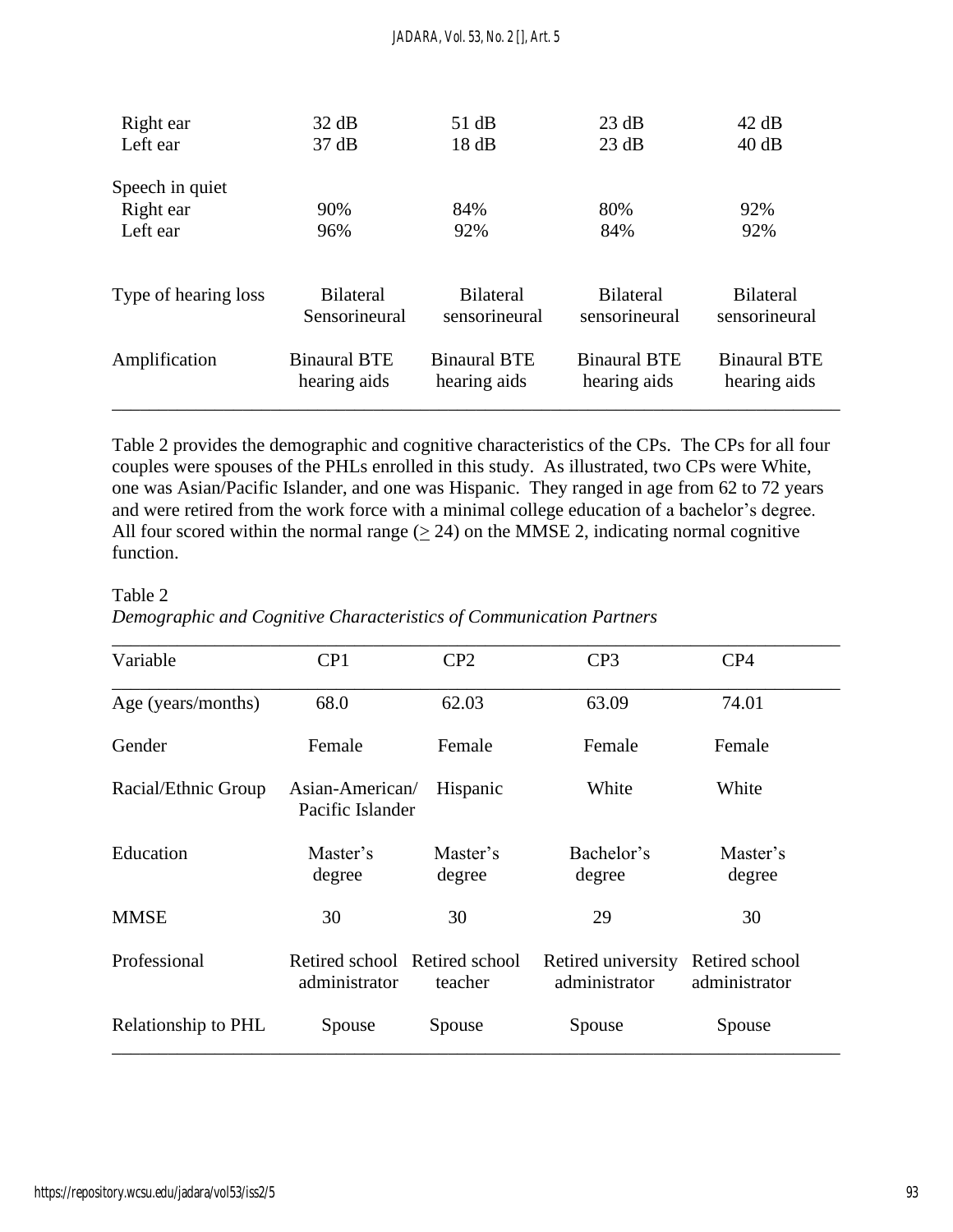# **Quantitative Findings**

The results of the HHIE total scores for the PHL participants and HHIE-SP total scores for the CP participants are displayed in Table 3. All CP participants under-rated their spouses' participation restrictions and activity limitations on the HHIE-SP compared to their partners' ratings on the HHIE as per scoring criteria (Ventry & Weinstein, 1982). Specifically, three CP participants (i.e., CP1, CP2, CP3) under-rated their spouses' total score on the HHIE-SP as having no disability in comparison to their partners (i.e., PHL1, PHL2, PHL3) who rated their total scores on the HHIE as having a mild-to-moderate handicap. One CP (i.e., CP4) underrated her partner's total score as demonstrating a mild-to-moderate handicap on the HHIE-SP in comparison to her spouse (i.e., PHL4), whose total score on the HHIE was rated as having a significant handicap.

Table 3

```
Results of the HHIE and HHIE-SP for 4 PHL and 4 CP participants respectively (N=8)
```

|                                                           |  |  |  | PHL1 CP1 PHL2 CP2 PHL3 CP3 PHL4 CP4                                                                          |  |
|-----------------------------------------------------------|--|--|--|--------------------------------------------------------------------------------------------------------------|--|
| HHIE/HHIE-SP T=20* T=10 T=36* T=18 T=38* T=0 T=58** T=34* |  |  |  | $E=6$ $E=2$ $E=14$ $E=2$ $E=18$ $E=0$ $E=24$ $E=20$<br>$S=14$ $S=8$ $S=22$ $S=16$ $S=20$ $S=0$ $S=34$ $S=14$ |  |

\_\_\_\_\_\_\_\_\_\_\_\_\_\_\_\_\_\_\_\_\_\_\_\_\_\_\_\_\_\_*\_\_\_\_\_\_\_\_\_\_\_\_\_\_\_\_\_\_\_\_\_\_\_\_\_\_\_\_\_\_\_\_\_\_\_\_\_\_\_\_\_\_\_\_\_\_*

*Note*: T= Total, E=Emotional, S=Situational

HHIE/HHIE-SP: \*Mild-to-moderate handicap, \*\*Significant hearing handicap An independent samples t-test was conducted to determine whether or not average mean ratings differed between PHLs on the HHIE and CPs on the HHIE-SP assessments. Table 4 shows the summary table of the independent samples t-test for average mean ratings between PHLs on the HHIE and CPs on the HHIE-SP. As illustrated, the PHLs (*M*=20.00, *SD*=4.32) scored significantly higher ratings on the HHIE social scale than their CPs (*M*=7.00, *SD*=5.38) on the HHIE-SP social scale,  $t(7) = 3.606$ ,  $p = .011$ ;  $d = 2.546$ , and were found to exceed Cohen's (1988) convention for a large effect  $(d=80)$ . Thus, these results indicate that the PHLs had significantly higher hearing handicap scores on the HHIE social subscale than did the CPs' hearing handicap scores on the HHIE-SP social subscale with a large effect size. However, there was no significant difference ( $p > .05$ ) in the average mean ratings between PHLs on the HHIE emotional subscale and their CPs on the HHIE-SP emotional subscale. Moreover, there was no significant difference  $(p > .05)$  in the average mean ratings between PHLs on the overall HHIE total scale and their CPs for the overall HHIE-SP total scale. Thus, no difference was found between PHLs' ratings on the HHIE and CPs' ratings on the HHIE-SP for both the emotional subscale and total scale.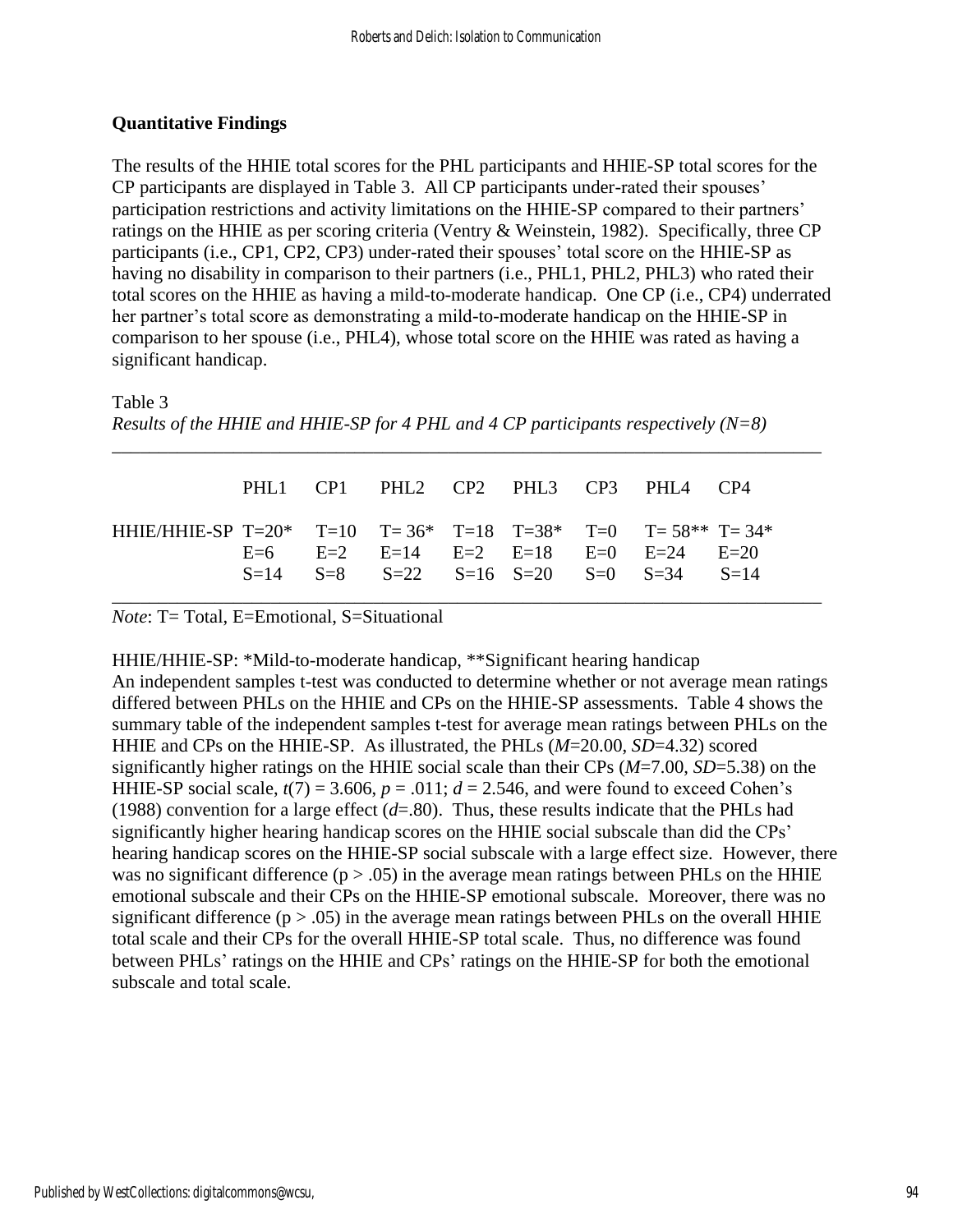| <b>HHIE/HHIE Proxy</b>          | PHL        |             | CP    |      |             |        | $T$ -value P-value Cohen's d: |
|---------------------------------|------------|-------------|-------|------|-------------|--------|-------------------------------|
|                                 | Mean SD    |             | Mean  | SD.  |             |        |                               |
| <b>HHIE/HHIE-SP Situational</b> | 20.00 4.32 |             | 7.00  | 5.78 | 3.606       | $011*$ | 2.548                         |
| <b>HHIE/HHIE-SP Emotional</b>   |            | 18.00 11.78 | 6.00  | 9.38 | 1.594       | .162   |                               |
| <b>HHIE/HHIE-SP Total</b>       |            | 38.00 15.58 | 15.50 |      | 14.36 2.124 | .078   |                               |

Table 4 *Independent T-Test Results for PHLs on HHIE and CPs on HHIE-SP respectively (N=8)*

*\*p* < .05

# **Qualitative Findings**

Table 5 presents the five overarching themes that emerged from the data analyses across the four couples. The overarching themes show salient features of the quality of life experience of both PHLs and their CPs.

\_\_\_\_\_\_\_\_\_\_\_\_\_\_\_\_\_\_\_\_\_\_\_\_\_\_\_\_\_\_\_\_\_\_\_\_\_\_\_\_\_\_\_\_\_\_\_\_\_\_\_\_\_\_\_\_\_\_\_\_\_\_\_\_\_\_\_\_\_\_\_\_\_\_\_\_\_\_

Table 5 *Overarching Themes Across 4 Couples from Collaborative Analysis*

Theme 1: Gradual Hearing Loss is Part of Growing Older Theme 2: Hearing Loss Creates Social and Emotional Communication Challenges Theme 3: Learning as We Go Along Theme 4: It is What It is: Acceptance Theme 5: The Elephant in the Room: Benefits of the Interviews \_\_\_\_\_\_\_\_\_\_\_\_\_\_\_\_\_\_\_\_\_\_\_\_\_\_\_\_\_\_\_\_\_\_\_\_\_\_\_\_\_\_\_\_\_\_\_\_\_\_\_\_\_\_\_\_\_\_\_\_\_\_\_\_\_\_\_\_\_\_\_\_\_\_\_\_\_\_

# **Theme 1: Gradual Hearing Loss is Part of Growing Older**

Participants talked about the slow onset and adaptation of hearing loss as they aged. This was evidenced by PHL2's statement,

*"*I guess you adapt to things because they came on over such a long period of time." Adults may be taken back by a diagnosis of a hearing loss during the initial audiological assessment as illustrated by PHL1, "…it was through the testing that I was quite surprised that I did have a hearing loss*."* 

Presbycusis is hearing loss associated with the aging process (Tye-Murray, 2015) and as PHL4 commented,

*"*I feel like (hearing loss) is a part of growing old. You know, I watched my mother, I watched my stepmother have these issues. As I've said, I see a lot of our friends who are my age, older than us, having these issues. And it's a part of life, yes, and you need a cane to walk, too, and yes, you need to hold on to the rail when you walk down the steps. It's like a process.*"*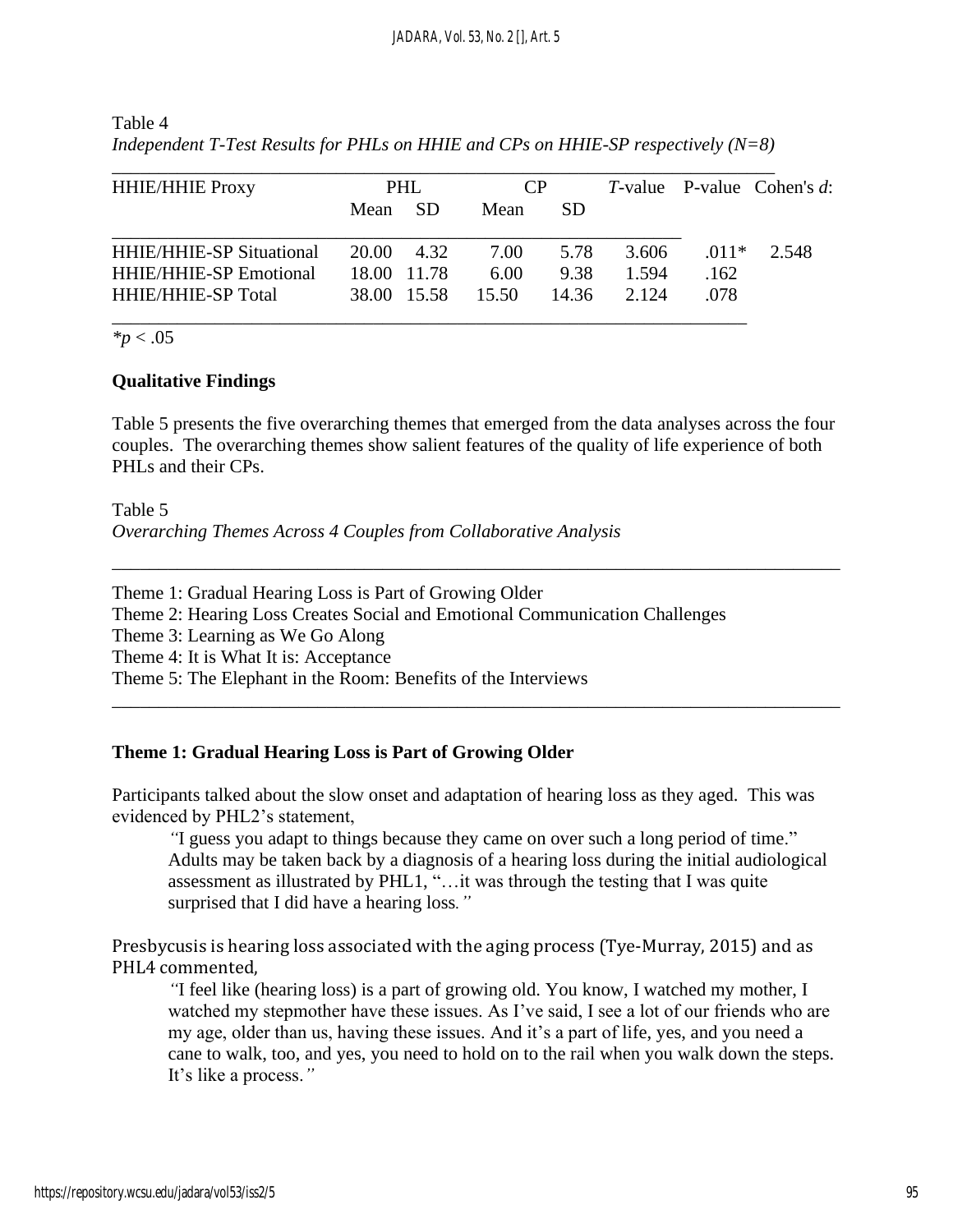PHL<sub>3</sub> shared PHI<sub>4</sub>'S frustration:

*"*Just in a minor way, it's a frailty, it's a negative...to really hear all the information, and I like to be accurate about what I hear, about how I respond. So...I feel a little inadequate*."*

PHL1 disclosed how his spouse initially brought his hearing loss to his attention: "I feel that my hearing loss…began very slowly. And I personally did not recognize it until [CP] began to tell me in a very gentle way that I was probably having a bit of a hearing loss. And then over a period of time, she began encouraging me to possibly see an audiologist and have my hearing tested. So, I really didn't realize that myself, and I can honestly say that I resisted having my hearing tested. [Laughter] And I felt that because that was kind of [CP's] area that it would be a wise thing for me to go in [*Laughter*] and see the audiologist."

# **Theme 2: Hearing Loss Creates Social and Emotional Communication Challenges**

The second overarching theme centered on social and emotional communication challenges. PHL2 revealed avoiding a social challenge of conversing with competing background noise, "We don't go out. When we do in a restaurant environment where there's background noise, it's sometimes very difficult. [It's] often difficult to carry on a conversation with people when the background noise is the thing that kind of washes everything out...I often find myself asking people to repeat what they said."

- Sometimes, communication challenges lead to emotional responses as shared by PHL3: "I've had to ask (CP) many times, 'What did you say? Would you repeat what you said?' and I think some of these is because she speaks very lowly...I think that's a burden on her that I'm having to say, 'Well, what did you say and repeat what you say?'"
- PHL3 further divulged his embarrassment with communication situations at the golf course: "They [acquaintances] don't know that I have a hearing loss, because I don't wear my hearing aids when I play golf. So, I've had the impression that certain people think I'm not quite with it, because I don't hear what they have to say or I may respond in a way that I may have misunderstood what they have said or asked."

A commonly shared emotional response to communication challenges was frustration as exemplified by CP4,

"I have to raise my voice more to talk with him, then I get frustrated with it; I know that I have to try some different strategies."

Recognizing that communication has become a challenge was noted by CP4's admission: "I think I need to learn more patience…So, I've learned that I have to recognize more the challenges we've got in communicating and pay more attention to him; and I don't always do that."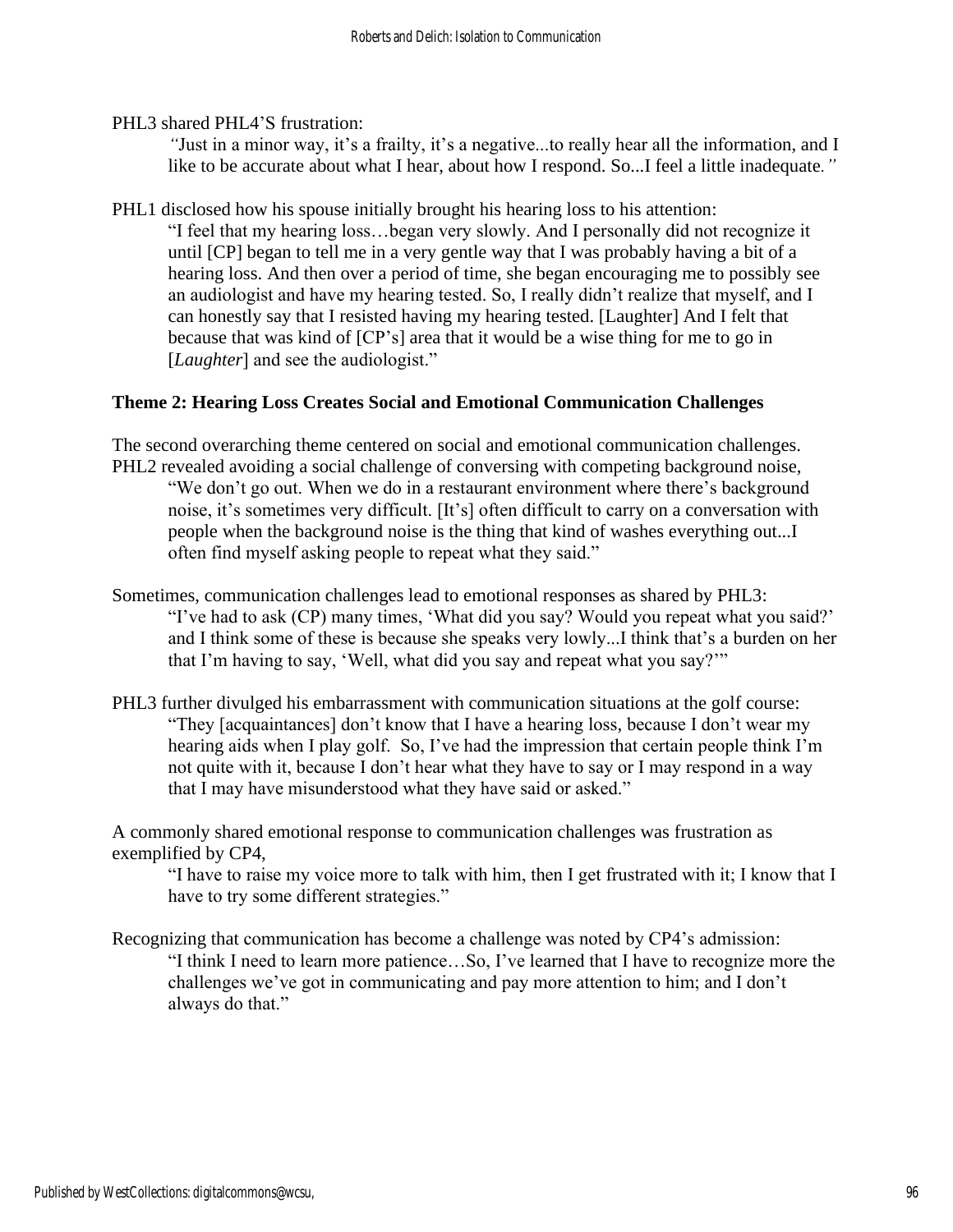# **Theme 3: Learning as We Go Along**

PHL3's comment summarized the approach most couples in this study used to figure out how to better communicate with one another:

"We just deal with it and we find ways. And we discard what doesn't work and we use what works."

The deliberate process of changing habitual communication patterns was exemplified by CP2's comment:

"I try to realize, 'Okay, he can't hear me.' I have to go and address it, look at him more — aware that I need to do that more. I'm not the best at doing that, but yes, I am aware that I need to be in the same room as him or not down the hall and ask him, and I still do that…I don't think that I need to have eye contact with him. I just need to be in the same room so he can hear me and — yeah, that's the thing I need to work on as far as I think."

The participants often described the communication process as happening through trial and error as patterns of effective communication emerged through experience. CP4 articulated,

"You know, when you asked him that question, I thought, I don't think we've consciously agreed on much of anything. Like he said, we haven't sat down and said, I need you to do this, I need you to do this, how can I help? I think we kind of learned it by experience to some extent."

Couples also described the need to be within close proximity of each other to improve their communication. CP1 expressed,

"The strategy is when communicating with each other that we try to be in the same room — fairly close to each other. It's very, very helpful, so that we're looking at each other as we speak. Not only as our speech, but our body motions and basically expression and so forth to help in the communication being more effective. So, we're very conscious of this type of thing and we've talked about it and certainly, it's very helpful."

When the CP who participated in this study gains awareness and shows attentiveness to the PHL's communication needs, the PHL then assertively lets the CP know of his need for communication support. For example, PHL1 shared:

"I try to make sure that again those people understand the fact that I do have a hearing loss. And I ask them basically if they don't mind if I ask them if I don't hear the question, I will ask them to repeat it. And so, I try to manage those situations."

PHL2 had a similar sentiment, saying,

*"*I more frequently say, '[CP], I can't hear you because I'm in the living room and you're in the bedroom."

When using hearing assistive technology, benefits and challenges were presented for these older participants. PHL4 noted,

*"*If I have a complaint, it's I'm not adept at the new technology. And that's a challenge, I think, for many of us elders. Don't have to understand it, but how to use it*."*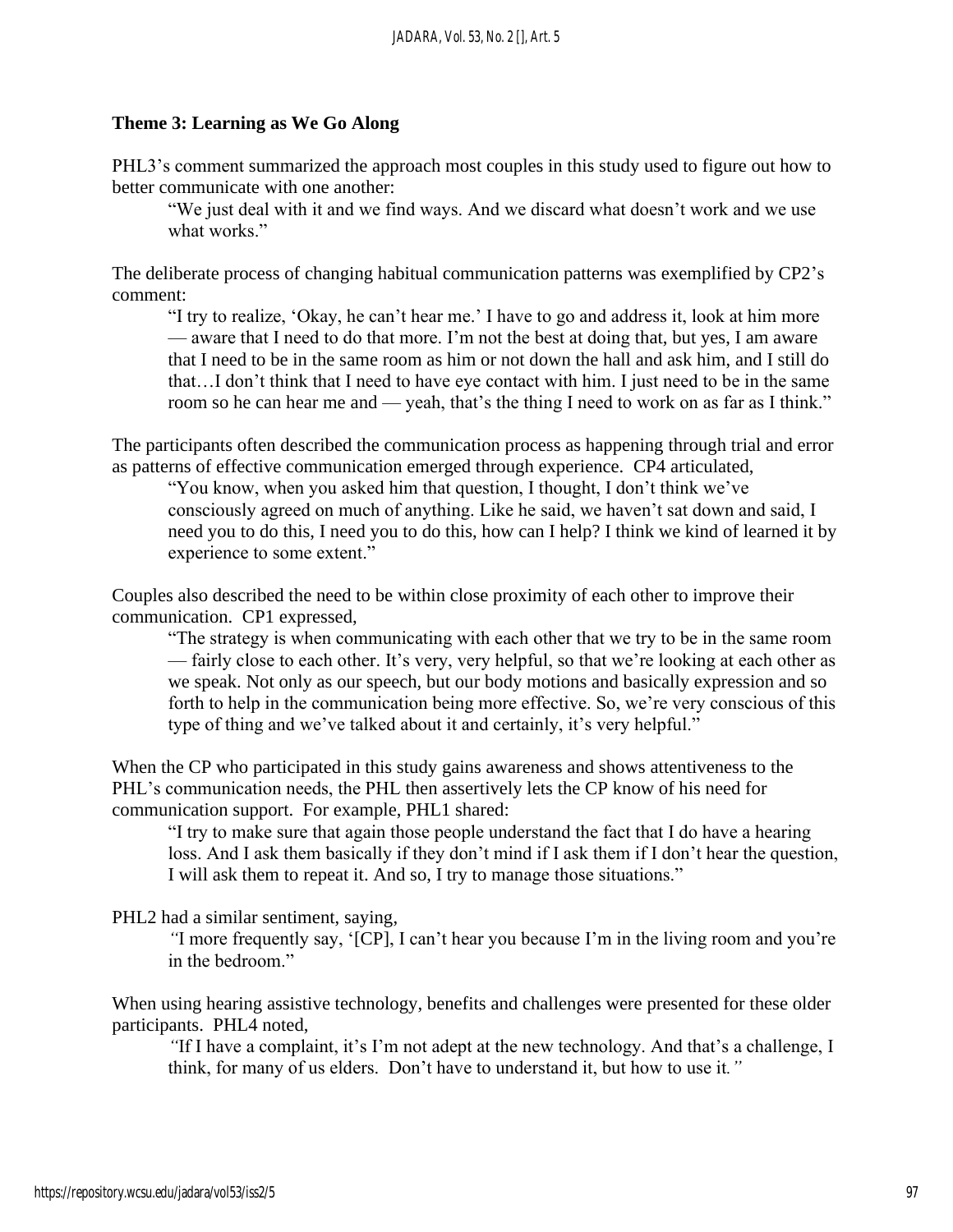PHL2 had a more positive experience with technology:

"I have this program of hearing aids and I can hear some of it (guitar). After I played around with that a little bit yesterday to see with the monitor off [and] how much a difference it was, I was startled! It was a remarkable difference."

PHL2 commented on the supportive role of the hearing health professional,

"I find that through the audiologist that there's a lot of assistance there*,*" echoing the sentiments of the other participants. CP2 volunteered how they began adaptation through use of hearing assistive technology, saying, "We have closed captioning on the TV all the time."

# **Theme 4: It Is What It Is: Acceptance**

"It is what it is" was a reoccurring phrase that conveyed increasing acceptance of shared communication challenges. PHL4 commented,

"The best adaptation that I've made is accepting what it is. It is what it is! And working with those in the environment to get them to cooperate with me so I can hear what's happening…in terms of my emotional, psychological. I now recognize it as a handicap that I have to live with and work with."

Meanwhile, PHL2 quipped, "It's just like [CP] said, 'It is what it is!' So, it's like I've wore glasses since fourth grade so, I never expected things to be perfect after I turned nine. [*Laughter*]."

Humor was an important part of accepting the shared inevitable communication challenges. CP3 commented,

"He still golfs three days a week. It's nice that he doesn't wear his hearing aids because there's a lot of teasing and joking. If his friends are joking with him or trying to make fun of him or something, he can just not pay any attention to it. He can just hit the ball…it won't affect his game."

Humor was even found in miscommunication as noted by PHL1,

"I'll hear her speaking, but I'll mix up the words as to what she said…and we do laugh about it because it's very humorous sometimes. [Laughter]."

# **Theme 5**: **The Elephant in the Room: Benefits of the Interviews**

The interview process highlighted the impact of hearing loss on the quality of life for the four couples. The questionnaire also appeared to prompt participants to recognize the need for explicit and agreed-upon communication strategies that could improve their HLQoL. CP1 shared,

"I've learned a lot just listening to the questions, because sometimes, even though I think we communicate well, there are times when I'm getting to hear information that maybe we haven't talked about before, and that's good. I never have asked him, well, how do you feel about having a hearing loss? So, it's kind of good to hear that information from him."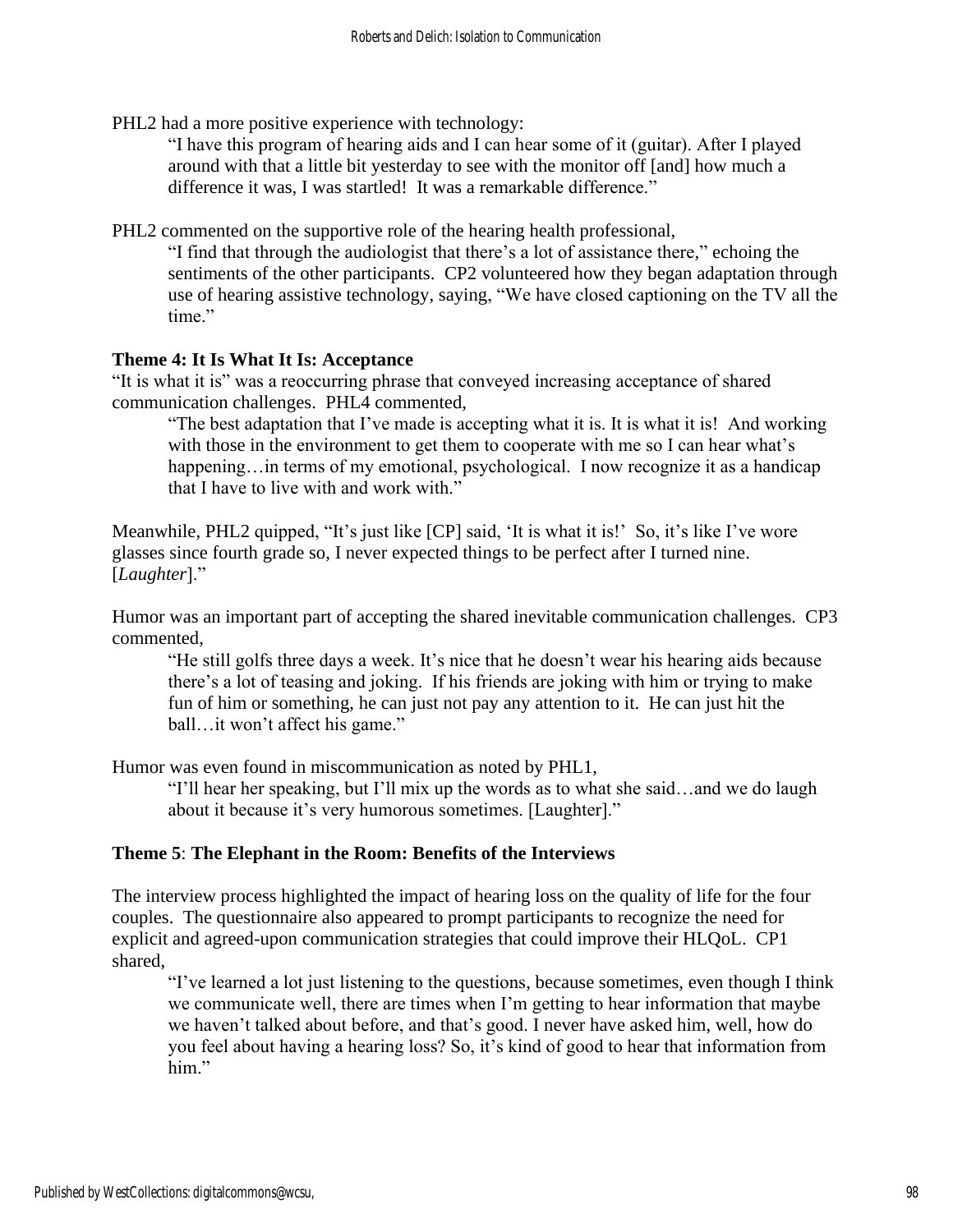CP3 commented,

"I think this was really the first time I've heard him say out loud to me that he considers [hearing loss] a frailty. So, I'm glad to hear that because that will just make me even try to be more sensitive to the hearing loss."

PHL2 stated, "It's interesting, because I don't usually discuss a lot about this, have we?"

CP2 responded*,* 

"Not much between us at all. I mean, we haven't really discussed how I feel about his [hearing loss]. I think it's kind of interesting; we talk about a lot of things. It's like the elephant in the room you just don't want to see."

# **Discussion**

The results from the quantitative and qualitative data sets contribute to a more comprehensive understanding of the lived experience of both PHLs and CPs in relation to their HLQoL. The four couples reported a wide range of effects on their quality of life, which had considerable impact on their relationships.

# **Gradual Hearing Loss is Part of Growing Older**

The gradual onset and awareness of hearing loss may have to do with the dual stigma of ageism and hearing loss, making it difficult for these participants to recognize the impact of hearing loss on their relationship and discuss this concern with each other. Although the participants did not explicitly mention the stigma of hearing loss and ageism, these factors may implicitly explain the avoidance of recognition and reluctance to use audiological intervention. Due to the intimacy of shared daily living, the spouses were notably the first to identify their partners' hearing loss. The importance of relationship intervention, and not just individualized intervention, is supported by the fact that it was the spouse's comments that often initiated help seeking. Most adults seek audiological intervention due to their partners' persuasion over time (Manchaiah, Stephens, Zhao, & Kramer, 2012).

The dual stigma of ageism and hearing loss may have contributed to the participants' HLQoL experiences, which reflected society's view of older people (David & Werner, 2016). Butler (1975) first identified and defined ageism as, "a process of systematic stereotyping of and discrimination against people because they are old" (p. 894). Intimately connected to ageism, stigma is defined as the possession of, or belief that one possesses a trait or characteristic that communicates a devalued social identity within a specific social context (Crocker, Major, & Steel, 1998). Consequently, many adults who acquire hearing loss, a stigmatizing trait associated with aging, are devalued by other individuals (Southall, Jennings, & Gagné, 2011; Southall, Gagné, & Jennings, 2014). Common stigmatic behaviors include denial, non-use of hearing aids, and distance from communicative interactions (David & Werner, 2016).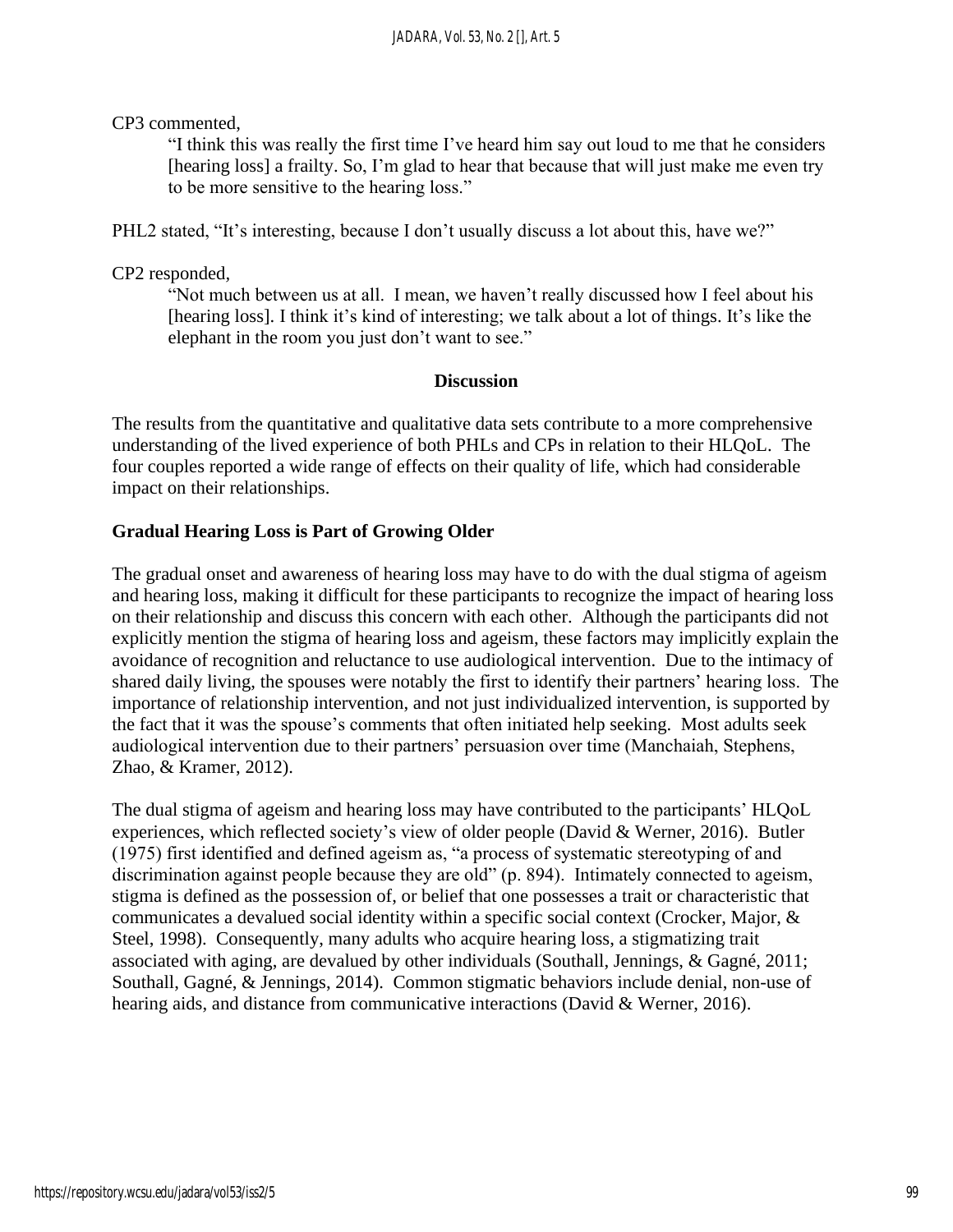# **Hearing Loss Creates Social and Emotional Communication Challenges**

Govender, Maistry, Sooma, and Paken (2014) stated that the complexity of everyday tasks can often be compounded by hearing loss. In the current study, situational barriers such as communicating in noisy environments such as restaurants, meetings, and social gatherings were reported as challenging by the PHLs. Concurrently, their spouses disclosed that frustration with their partners' communication challenges needed to be tempered with patience. Consistent with the theme that hearing loss creates social and emotional communication challenges, the study's quantitative results revealed that all four CPs under-rated their spouses' participation restrictions and activity limitations on the HHIE-SP compared to their partners' ratings on the HHIE as per scoring guidelines (Ventry & Weinstein, 1982). Moreover, the CPs significantly underestimated the PHLs' level of hearing handicap for social and situational effects on the HHIE-SP in comparison to the PHLs' rating for social and situational effects on the HHIE. These results were consistent with other studies' findings with similar incongruence among couples in the perception of HLQoL scores (Newman & Weinstein, 1986; 1988; Preminger, 2002; Preminger & Meeks, 2010).

Preminger and Meeks (2010) reported that stress and mood may influence a person's perception of HLQoL. They stated that stress was related to affective responding, particularly to negative mood states. Watson, Clark, and Tellegen (1988) emphasized that low negative affect is described as a state of calm, whereas high negative affect is a general dimension of subjective distress that includes anger, nervousness, contempt, fear, disgust, and guilt (Watson et al., 1998), and could produce exaggerated perceptions of hearing-loss related limitations and restrictions (Preminger & Meeks, 2010).

Preminger and Meeks (2010) further reported that perception of hearing-loss related participation restrictions and activity limitations was highly correlated with the PHLs' negative mood ratings. Regardless of degree of hearing loss, PHLs with higher negative affect scores reported increased hearing handicap index scores. In addition, CPs with higher negative affect scores reported increased HHIE-SP proxy scores (Preminger & Meeks, 2010). These researchers further noted that in couples in which the CP underestimated the hearing handicap reported by their PHL, CPs tended to have low negative affect. In the current study, the CPs significantly underestimated the PHLs' level of hearing handicap for social and situational effects, which suggested a low negative affect in comparison to the PHLs' rating of their own HLQoL. Incongruent couples in which the CP underestimates their partner's perceived hearing-loss related participation restrictions and activity limitations may have better marital communication than congruent couples or couples in which the CP overestimates the hearing handicap proxy score (Preminger & Meeks, 2010). These results highlighted how divergent the perceptions of each member of the couple were as well as the importance of working with couples to develop communication strategies for dealing with difficult situational and emotional challenges.

# **Learning as We Go Along**

David and Werner (2016) reported that concealing hearing difficulties was the most common stigmatic behavior employed by PHLs. In contrast, happier relationships were associated with the PHL's acknowledgement of hearing difficulties and taking primary responsibility for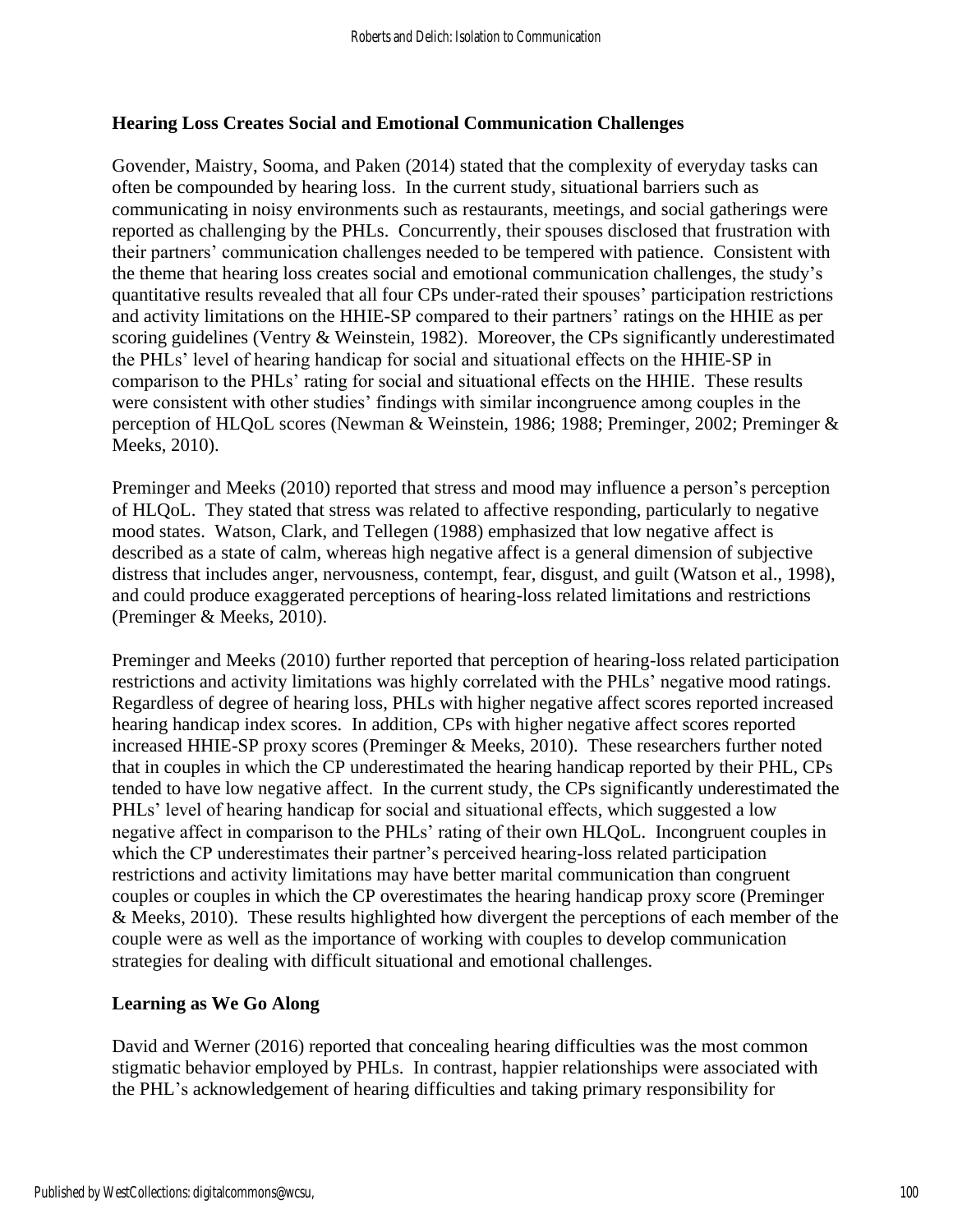managing the consequences of the hearing loss (Anderson & Noble, 2005; Scarinci et al., 2008). Both the CPs' concerted efforts to improve communication and the PHLs' willingness to assert their communication needs exemplifies a two-prong approach to enhance communication between them. Scarinci et al. (2008) described a number of strategies CPs employed to cope with their partners' hearing loss, including face-to-face communication, increased volume of speech, positioning techniques, and repetition of words and phrases. In addition, the spouses coped with their partners' hearing loss by assuming responsibility and taking charge of communication situations, such as listening to their partners' communication exchanges and coaching them through group conversations. Moreover, CPs reported that PHLs' acceptance of their hearing loss reduced its impact on their everyday life.

# **It Is What It Is: Acceptance**

Tye-Murray (2015) emphasized that adults experience psychological adjustments to hearing loss, which typically begin with shock and disbelief, followed by depression, anger, guilt, and acceptance. She further noted that acceptance occurs during the acknowledgement that life continues, although differently than before. Consistent with the theme of acceptance, the quantitative findings of this study revealed no significant difference between the PHLs' HHIE ratings for level of hearing handicap for emotional effects and the CPs' HHIE-SP ratings for level of hearing handicap for emotional effects. Newman and Weinstein (1986) noted that social/situational problems encountered by hard of hearing adults were more observable and thus, readily identifiable by the spouse compared to emotional responses. Moreover, they stated that the extent to which one shares his/her emotions was probably influenced by personality factors. Scarcini et al. (2008) reported that their older CP participants accepted their partners' hearing challenges due to the natural process of aging and demonstrated a heightened awareness of their spouses' hearing difficulties upon retirement with the increased time spent together. Moreover, they found CPs indicated that their partners' acceptance of their own hearing loss helped improve their shared quality of life. It is possible that the couples in this study had come to accept the need to live with hearing loss on an emotional level when addressing their communication challenges.

# **Elephant in the Room: Benefits of the Interviews**

Anthony (2006) noted that the idiom of "elephant in the room" is used to signify that some issue that may be obvious to some is rarely discussed, and yet simultaneously cannot be avoided. Moreover, this expression implies a value judgment that the issue should be discussed openly. In this study, hearing loss was the elephant in the room that needed to be acknowledged by each couple. The elephant in the room was sensed whenever the topic of HLQoL was raised. The interview process, using the content-valid questionnaire during this research study, became an unexpected intervention in and of itself. The questionnaire items uncovered the presence of the elephant in the room by the couples' openly recognizing the impact of hearing loss in their relationship and encouraging discussion of communication strategies that improve quality of life for both parties.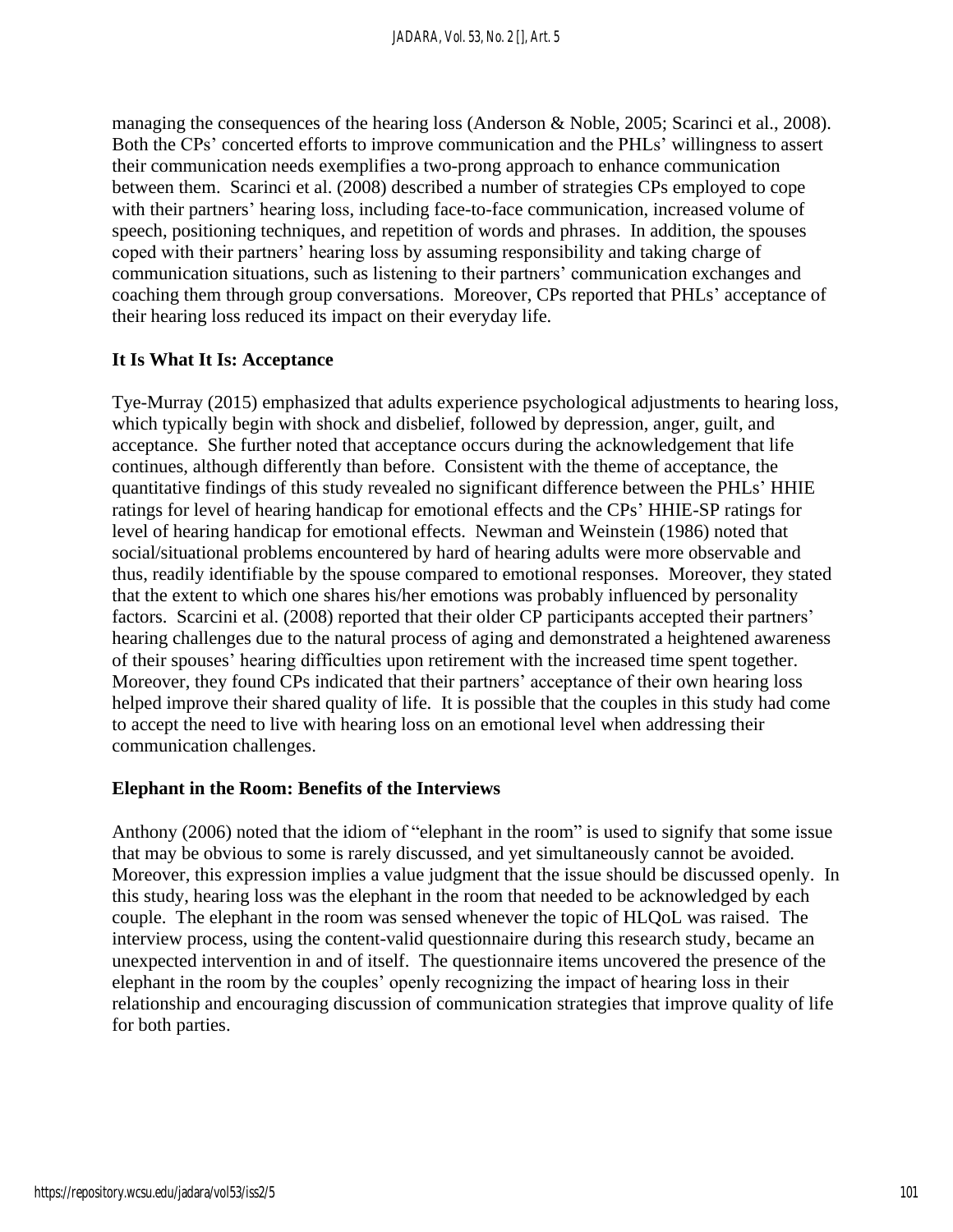#### **Strengths and Limitations**

This study had several strengths and limitations. First, conjoint qualitative interviews were undertaken as the open-ended nature of the approach provided emphasis to the meanings, experiences, and views of the PHLs' and CPs' quality of life experiences. However, the information provided may likely to have been affected by the participants' moods at the time of the interview, the ability to recall their experiences, and the level of comfort with the interview process. Furthermore, the presence of a member of the dyad during the interview may have inhibited some of the participants from talking freely and honestly about their beliefs and feelings. Second, the small number of participants from a purposeful sample could be a limitation in the assessment of the HHIE for the adults with hearing loss and HHIE-SP for their spouses. As such, there may have been reduced statistical power to find significant differences. However, despite the small sample sizes, statistically significant differences were found between the PHL and CP participants, with PHLs demonstrating significantly higher hearing handicap scores than CPs' hearing handicap scores on the social subscale with a large effect size. Third, although the data represented information from a relatively small group of participants, they provided detailed descriptions of their quality of life experiences within their relationship and revealed themes supported by other research. Replication of this study with larger, diverse samples, while employing various recruitment strategies, is recommended to address the current research gap that examine the shared communication loss and quality of life within relationships.

#### **Conclusions**

This study examined not only the adults with hearing loss and their spouses' perspectives of their own quality of life, but also how they perceived each other's quality of life. Understanding their quality of life experiences can assist professionals to become aware and sensitive to the couples' communication, situational, and emotional needs. Attending to their unique histories, distinctive relationships, and unanticipated outcomes are important considerations when providing psychoeducational groups on communication strategies. One implication of this study is the potential use of the content-valid questionnaire to gather information for assessment purposes and also as an intervention tool to increase awareness of needed communication strategies that can improve quality of life for adults with hearing loss and their partners. These findings support that gradual age-related hearing loss is a common part of living in a society that unfortunately stigmatizes both hearing loss and aging. Further research on intervention strategies that improves both partners' communication self-efficacy is vital.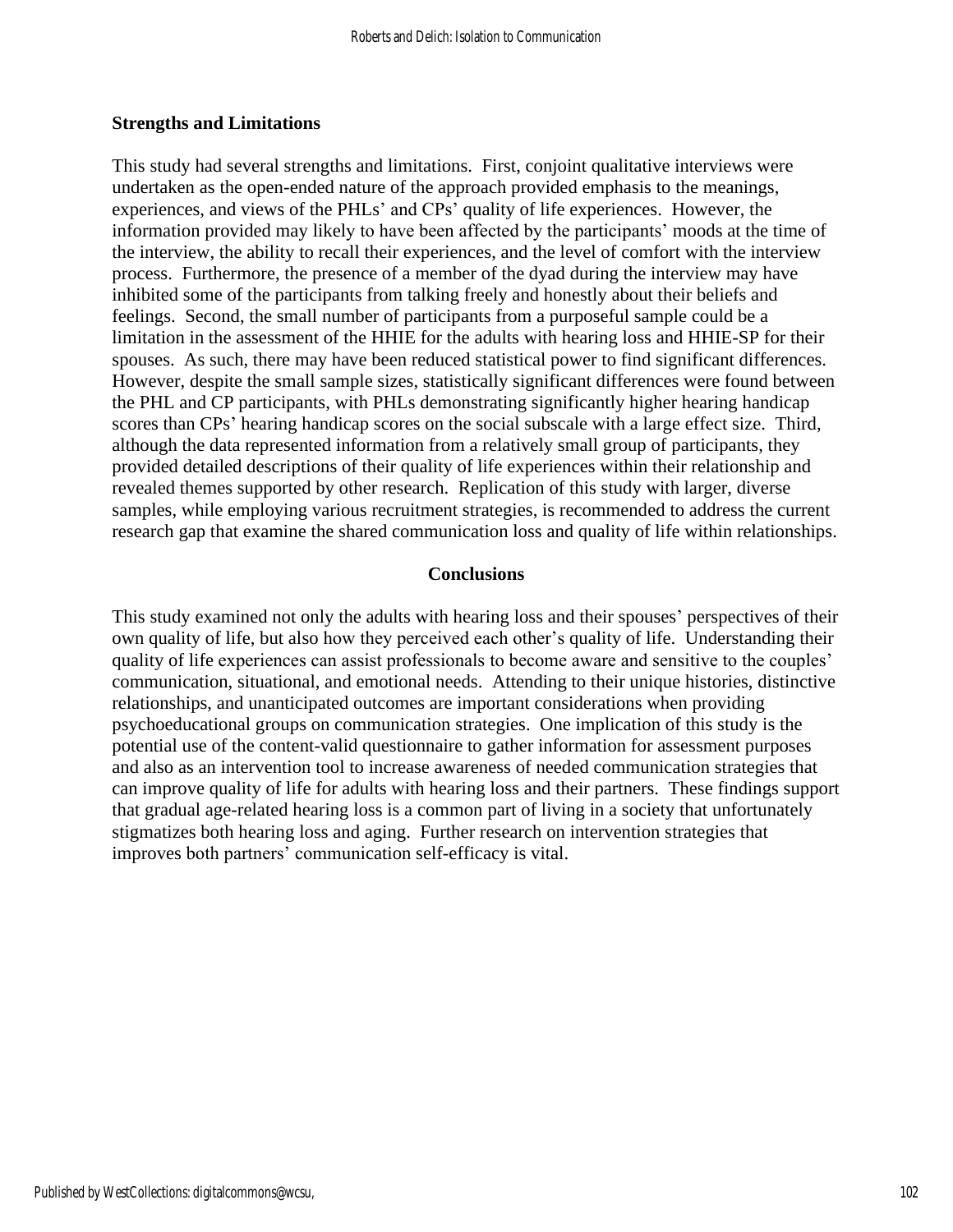#### **References**

- Anthony, W. A. (2006). An elephant in the room. *Psychiatric Rehabilitation Journal, 29*(3), 155.
- Anderson, D. L., & Noble, W. (2005). Couples' attributions about behaviours modulated by hearing impairment: Links with relationship satisfaction. *International Journal of Audiology, 44*(4), 197-205.
- Butler, R. N. (1975). Psychiatry and the elderly: An overview. *American Journal of Psychiatry, 132,* 893-900.
- Cohen, J. (1988). *Statistical power analysis for the behavioral sciences* (2nd ed.). Hillsdale, NJ: Lawrence Erlbaum Associates.
- Creswell, J. W. (2014) *Research design: Qualitative, quantitative and mixed methods*  approaches (4<sup>th</sup> ed.). Thousand Oaks, CA: Sage Publications.
- Creswell, J. W. & Plano Clark, V. L. (2011). *Designing and conducting mixed methods research* (2nd ed.). Thousand Oaks, CA: Sage Publications, Inc.
- Crocker, I., Major, B., & Steele, C. (1998). Social stigma. In D.T. Gilbert, S.T. Fiske, & G. Lindzey (Eds.), *Handbook of social psychology* (Vol. 2) (4th ed., pp. 504-553). Boston, MA: McGraw-Hill.
- Dalton, D. S., Cruickshanks, K. J., Klein, B. E., Klein, R., Wiley, T. L., & Nondahl, D. M. (2003). The impact of hearing loss on quality of life in older adults. *Gerontologist, 43*(5), 661-668.
- David, D., & Werner, P. (2016). Stigma regarding hearing loss and hearing aids: A scoping review. *Stigma and Health, 1*(12), 59-71.
- Davis, A., McMahon, C. M., Pichora-Fuller, K. M., Russ, S., Lin, F., Olusanya, B. O., Chadha, S., & Tremblay, K. L. (2016). Aging and hearing health: The life-course approach. *The Gerontologist, 56*(S2), S256-S267.
- Dawes, P., Emsley, R., Cruickshanks, K. J., Moore, D. R., Fortnum, H., Edmondson-Jones, M., McCormack, A., & Munro, K. J. (2015) Hearing loss and cognition: The role of hearing aids, social isolation and depression. *PLoS ONE, 10*(3): e0119616. doi:10.1371/journal. pone.0119616
- Delich, N. A., & Roberts, S. D. (2019)*.* An interprofessional collaborative approach to the development of a content valid interview questionnaire for hard of hearing adults and their communication partners. *Journal of the American Deafness and Rehabilitation Association, 53*(1), 2-21.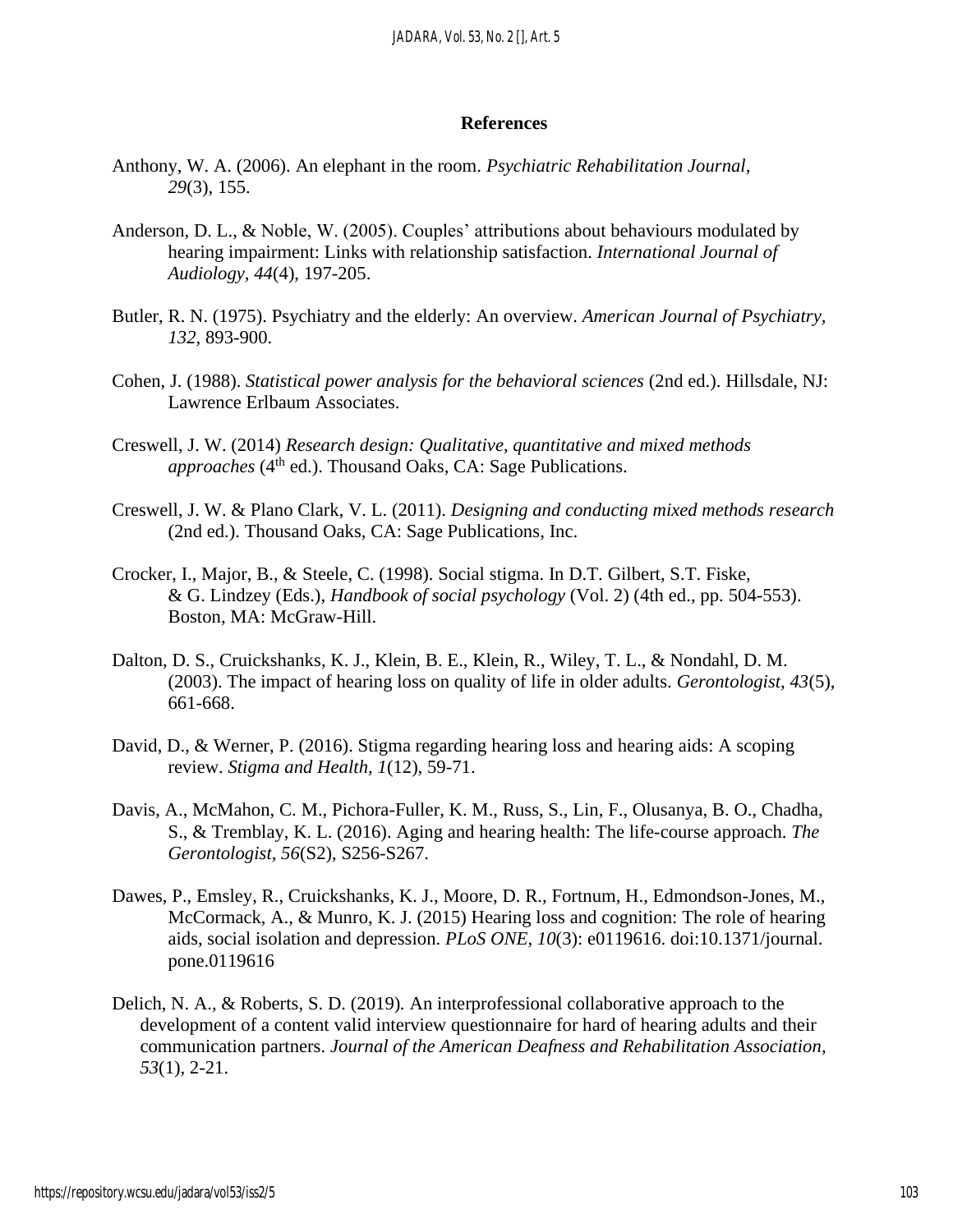- Dewane, C. (2010). Hearing loss in older adults: Its effect on mental health. *Social Work Today, 10*(4), 18.
- Dye, C., & Peak, M. (1983). Influence of amplification on the psychological functioning of older adults with neurosensory hearing loss. *Journal of the Academy of Rehabilitative Audiology, 16,* 210-220.
- Folstein, M. F., Folstein, S. E., & McHugh, P. R. (1975). "Mini-mental state": A practical method for grading the cognitive state of patients for the clinician. *Journal of Psychiatric Research, 12*, 189–198.
- Gates, G. A., & Mills, J. H. (2005). Presbycusis. *The Lancet, 366*, 1111-1120.
- Govender, M. G., Maistry, N., Soomar, N., & Paken, J. (2014). Hearing loss within a marriage: Perceptions of the spouse with normal hearing. *South African Family Practice, 56*(1), 50- 56.
- Hardick, E. J., Oyer, H. J., & Irion, P. E. (1970). Lipreading performance as related to measurements of vision. *Journal of Speech and Hearing Research, 13*, 92–100.
- Harless, E. L., & McConnell, F. (1982). Effects of hearing aid use on self-concept in older persons. *Journal of Speech and Hearing Disorders, 47*(3), 305-309.
- Heffernan, E., Coulson, N. S., Henshaw, H., Barry, J. G., & Ferguson, M. A. (2016). Understanding the psychosocial experiences of adults with mild-moderate hearing loss: An application of Leventhal's self-regulatory model. *International Journal of Audiology, 55*, S3–S12.
- Howell, D. C. (2002). *Statistical methods for psychology* (5th ed.). Pacific Grove, CA: Duxbury.
- Lin, F. R., Metter, E. J., O'Brien, R. J., Resnick, S. M., Alan, B., & Zonderman, A. B. (2011). Hearing loss and incident dementia. *Archives of Neurology, 68*(2), 214-220.
- Kramer, S. E., Kapteyn, T. S., Kuik, D. J., & Deeg, D. J. H. (2002). The association of hearing impairment and chronic diseases with psychosocial health status in older age. *Journal of Aging & Health, 14,* 122-137.
- Manchaiah, V. K. C., Stephens, D., Zhao, F., & Kramer S. (2012). The role of communication partners in the audiological enablement/rehabilitation of a person with hearing impairment: An overview. *Audiological Medicine, 10*(1), 21-30.
- Mick, P., Kawachi, I., & Lin, F. R. (2014). The association between hearing loss and social isolation in older adults. *Otolaryngology—Head and Neck Surgery, 150*(3), 378-384.
- Mulrow, C. D., Aguilar, C., Endicott, J. E., Tuley, M. R., Velex, R., Charlip, W. S., Rhodes, M. C., Hill, J. A., & DeNino, L. A. (1990a). Quality-of-life changes and hearing impairment.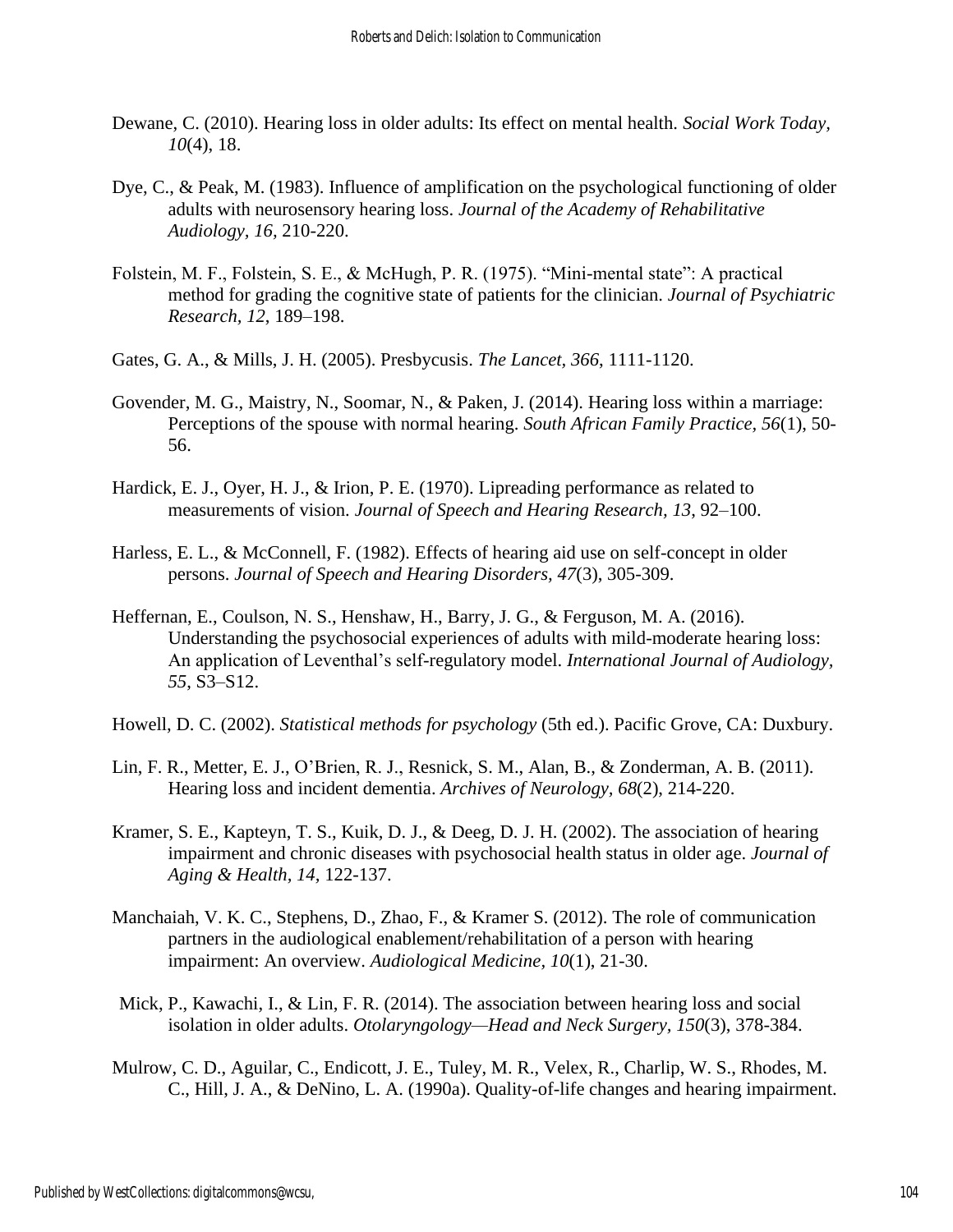*Annals of Internal Medicine, 113,* 188–194.

- Mulrow, C. D., Aguilar, C., Endicott, J. E., Velez, R., Tuley, M. R., Charlip, W. S., & Hill, J. A. (1990b). Association between hearing impairment and the quality of life of elderly individuals. *Journal of the American Geriatrics Society, 38*, 45-50.
- Newman, C. W., & Weinstein, B. E. (1986). Judgments of perceived hearing handicap by hearing-impaired elderly men and their spouses. *Journal of the Academy of Rehabilitative Audiology, 19,* 109-115.
- Newman, C. W., & Weinstein, B. E. (1986). Judgments of perceived hearing handicap by hearing-impaired elderly men and their spouses. *Journal of the Academy of Rehabilitative Audiology, 19*, 109-115.
- Newman, C. W., & Weinstein, B. E. (1988). The Hearing Handicap Inventory for the Elderly as a measure of hearing aid benefit. *Ear and Hearing, 9,* 81-85.
- Preminger, J. E. (2002). Differences in perceived hearing handicap as reported by listeners with hearing loss and their significant others. *Journal of the American Academy of Audiology*, *35*, 42.
- Preminger, J. E., & Meeks, S. (2010). Evaluation of an audiological rehabilitation program for spouses of people with hearing loss. *Journal of the American Academy of Audiology*, *21*(5), 315–328.
- Schulz, K. A., Modeste, N., Lee, J., Roberts, R., Saunders, G. H., & Witsell, D. L. (2016). Factors influencing pursuit of hearing evaluation: Enhancing the health belief model with perceived burden from hearing loss on communication partners. *International Journal of Audiology, 55*(3), S69-S78.
- Scarinci, N., Worrall, L., & Hickson, L. (2008). The effect of hearing impairment in older people on the spouse. *International Journal of Audiology, 47*(3), 141–151.
- Smith, S. L., Pichora-Fuller, K. M., Watts, K. L., & La More, C. (2011). Development of the Listening Self-Efficacy Questionnaire (LSEQ). *International Journal of Audiology, 50*(6), 417-425.
- Southall, K., Gagné, J. P., & Jennings, M. B. (2014). The sociological effects of stigma: Applications to people with an acquired hearing loss. In J. J. Montano & J. B. Spitzer (Eds.), *Adult audiologic rehabilitation* (2nd ed., pp. 57–72). San Diego, CA: Plural Publishing.
- Southall, K., Jennings, M. B., & Gagné, J. P. (2011). Factors that influence disclosure of hearing loss in the workplace. *International Journal of Audiology, 50*, 699–707.

Tabachnick, B. G., & Fidell, L. S. (2012). *Using multivariate statistics* (6<sup>th</sup> ed.). Needham